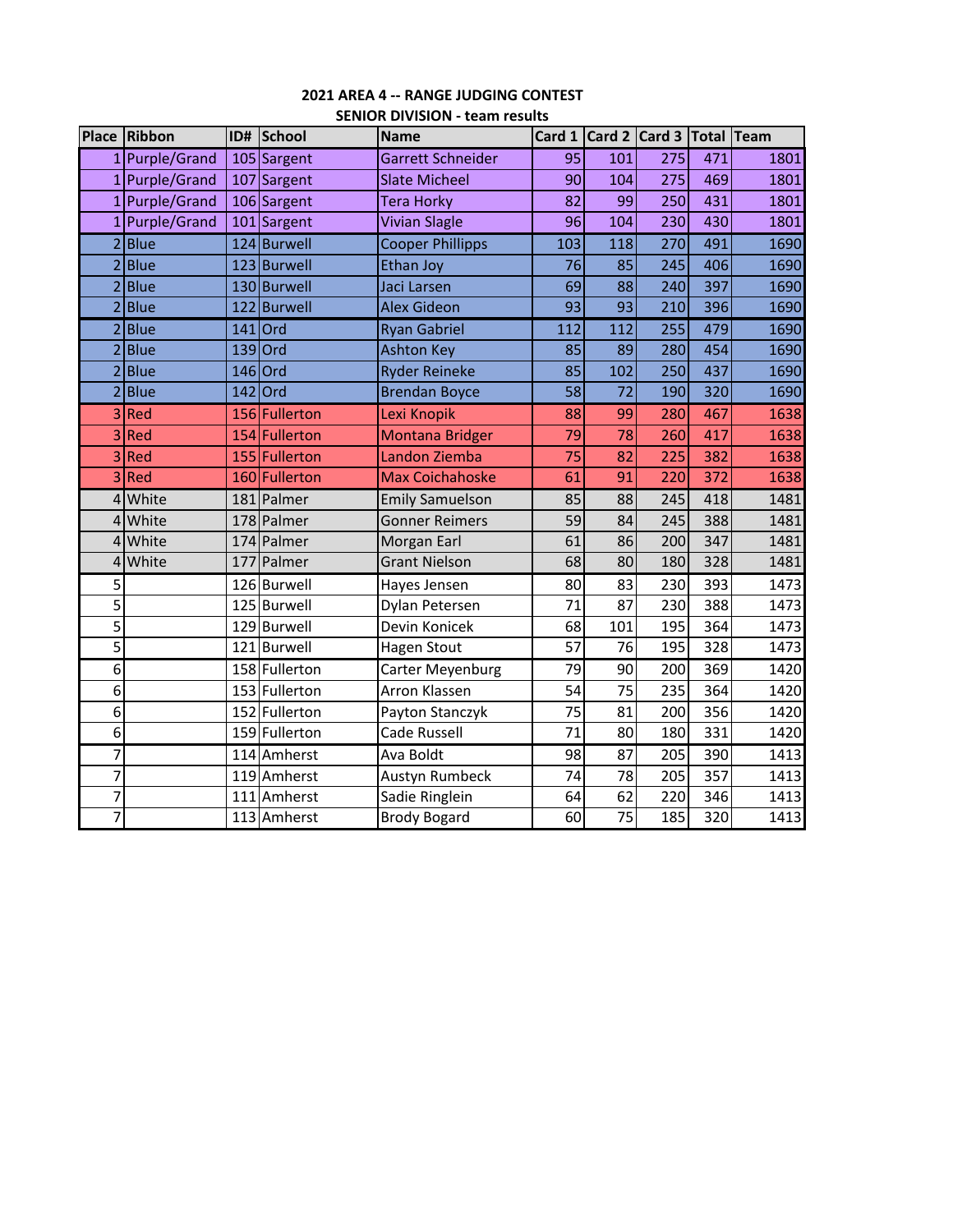|                 | Place Ribbon |     | ID# School      | <b>Name</b>             |     |     | Card 1 Card 2 Card 3 Total Team |     |      |
|-----------------|--------------|-----|-----------------|-------------------------|-----|-----|---------------------------------|-----|------|
| 8               |              |     | 102 Sargent     | <b>Archer Grint</b>     | 81  | 89  | 235                             | 405 | 1338 |
| 8               |              |     | 109 Sargent     | <b>Alexis Mauler</b>    | 84  | 99  | 190                             | 373 | 1338 |
| $\overline{8}$  |              |     | 103 Sargent     | Shasta Handley          | 55  | 80  | 190                             | 325 | 1338 |
| 8               |              |     | 104 Sargent     | <b>Land McBride</b>     | 36  | 59  | 140                             | 235 | 1338 |
| $\overline{9}$  |              |     | 199 Arcadia     | Chase Lewandowski       | 94  | 102 | 200                             | 396 | 1286 |
| 9               |              |     | 195 Arcadia     | Jayden Hoinickel        | 66  | 81  | 165                             | 312 | 1286 |
| 9               |              |     | 197 Arcadia     | Katie Heyen             | 55  | 71  | 170                             | 296 | 1286 |
| 9               |              |     | 196 Arcadia     | Jessi Heyen             | 51  | 66  | 165                             | 282 | 1286 |
| 10              |              |     | 137 Loup County | Nekoda Essman           | 75  | 73  | 205                             | 353 | 1249 |
| 10              |              |     | 135 Loup County | Keegan Strohl           | 66  | 83  | 190                             | 339 | 1249 |
| 10              |              |     | 133 Loup County | <b>Ethan Kipp</b>       | 75  | 84  | 130                             | 289 | 1249 |
| 10              |              |     | 136 Loup County | <b>Madison Anderson</b> | 72  | 66  | 130                             | 268 | 1249 |
| 11              |              |     | 138 Ord         | Makayla Wray            | 67  | 69  | 180                             | 316 | 1221 |
| 11              |              |     | 140 Ord         | Natalie Papiernik       | 69  | 76  | 165                             | 310 | 1221 |
| 11              |              | 144 | Ord             | Koryn Klein             | 71  | 82  | 145                             | 298 | 1221 |
| 11              |              |     | 143 Ord         | <b>Bridger Rice</b>     | 71  | 81  | 145                             | 297 | 1221 |
| 12              |              |     | 173 Palmer      | Sami Bierbaum           | 73  | 65  | 175                             | 313 | 1154 |
| 12              |              |     | 180 Palmer      | Johnny Ruvalezba        | 51  | 69  | 175                             | 295 | 1154 |
| 12              |              |     | 175 Palmer      | Hope Fuhrman            | 49  | 75  | 170                             | 294 | 1154 |
| 12              |              |     | 176 Palmer      | Leo Guzman              | 58  | 64  | 130                             | 252 | 1154 |
| 13              |              |     | 193 Gothenburg  | Gage Andersen           | 75  | 79  | 220                             | 374 | 1145 |
| 13              |              |     | 190 Gothenburg  | Lukan Most              | 65  | 59  | 145                             | 269 | 1145 |
| 13              |              |     | 189 Gothenburg  | Mike May                | 65  | 63  | 125                             | 253 | 1145 |
| 13              |              |     | 192 Gothenburg  | Shannia Wear            | 70  | 64  | 115                             | 249 | 1145 |
| 14              |              |     | 147 Loup City   | Kylie Jerabek           | 100 | 96  | 215                             | 411 | 1100 |
| 14              |              |     | 149 Loup City   | <b>Mallory Tuma</b>     | 74  | 83  | 200                             | 357 | 1100 |
| 14              |              |     | 148 Loup City   | Cami Fulton             | 75  | 92  | 165                             | 332 | 1100 |
| 15              |              |     | 165 Aurora      | Ayden Brophy            | 68  | 88  | 130                             | 286 | 1053 |
| 15              |              |     | 168 Aurora      | Kadence Marchand        | 61  | 79  | 135                             | 275 | 1053 |
| 15              |              |     | 182 Aurora      | Brekyn Papineau         | 53  | 76  | 130                             | 259 | 1053 |
| $\overline{15}$ |              |     | $166$ Aurora    | <b>Issac Huls</b>       | 59  | 79  | $\overline{95}$                 | 233 | 1053 |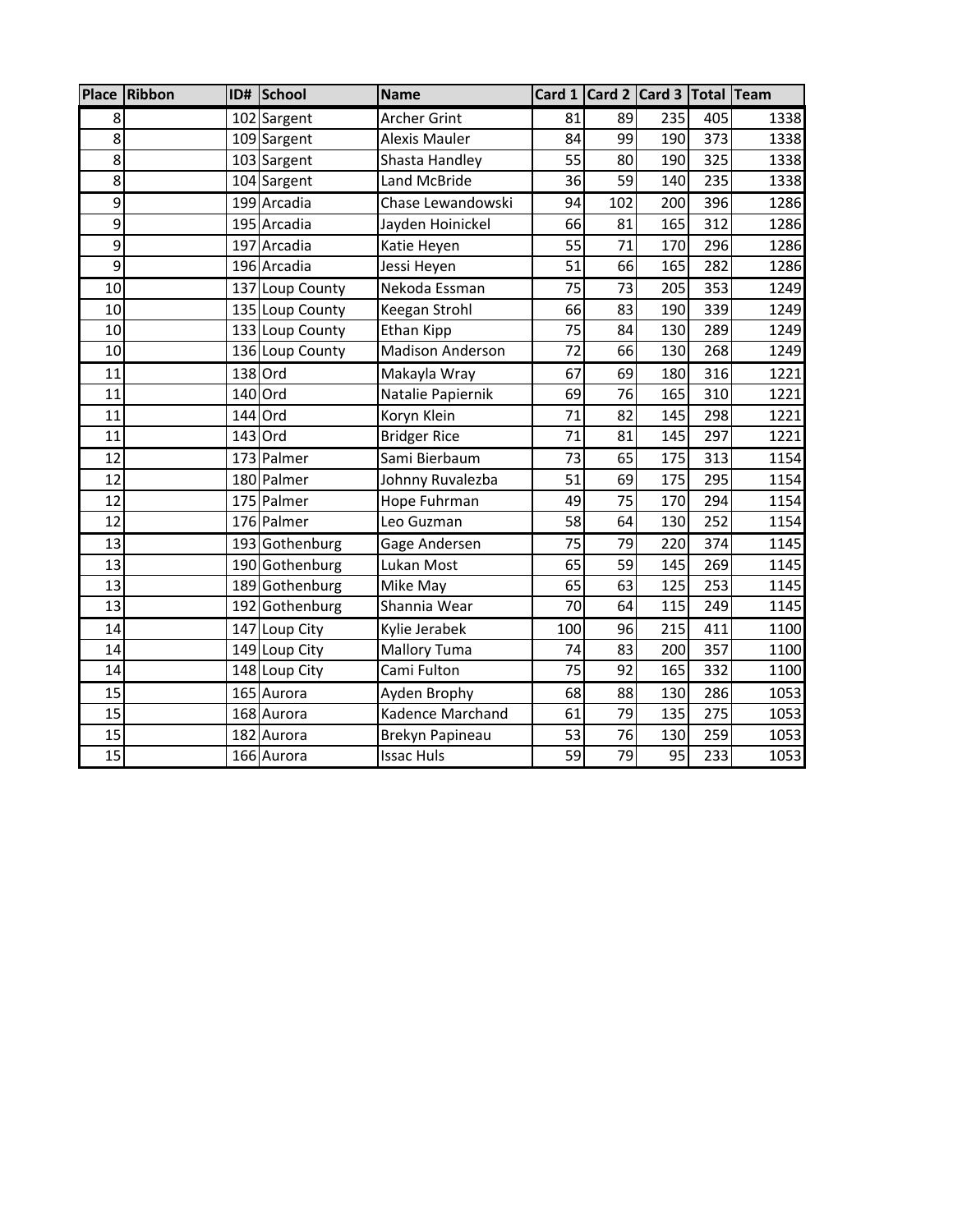|                 | Place Ribbon | ID# | School            | <b>Name</b>             |    |    | Card 1 Card 2 Card 3 Total Team |                  |      |
|-----------------|--------------|-----|-------------------|-------------------------|----|----|---------------------------------|------------------|------|
| 16              |              |     | 201 Fullerton     | <b>Trey Swertzic</b>    | 87 | 88 | 145                             | 320              | 1045 |
| 16              |              |     | 157 Fullerton     | McKenzie Coe            | 60 | 67 | 175                             | 302              | 1045 |
| 16              |              |     | 200 Fullerton     | Grace Ciancio           | 57 | 63 | 155                             | 275              | 1045 |
| 16              |              |     | 202 Fullerton     | Chloe Demuth            | 39 | 39 | 70                              | 148              | 1045 |
| 17              |              | 117 | Amherst           | Reilly Fisher           | 59 | 71 | 180                             | 310              | 840  |
| 17              |              |     | 115 Amherst       | Aliza Houser            | 64 | 43 | 190                             | 297              | 840  |
| 17              |              |     | 112 Amherst       | Seth Taubenheim         | 59 | 64 | 110                             | 233              | 840  |
| 18              |              |     | 171 Aurora        | Zayden Roberts          | 63 | 67 | 95                              | 225              | 824  |
| 18              |              |     | 162 Aurora        | Colin Kennedy           | 58 | 70 | 90                              | 218              | 824  |
| 18              |              |     | 172 Aurora        | Allen Stalknaker        | 55 | 56 | 85                              | 196              | 824  |
| 18              |              |     | 161 Aurora        | Cody Brandt             | 38 | 47 | 100                             | 185              | 824  |
| 19              |              |     | 128 Burwell       | Aleksus Wegener         | 66 | 87 | 175                             | 328              | 809  |
| 19              |              |     | 127 Burwell       | <b>Woodrow Dilsaver</b> | 52 | 76 | 120                             | 248              | 809  |
| 19              |              |     | 132 Burwell       | Shealynn Rasmussen      | 44 | 54 | 135                             | 233              | 809  |
| 20              |              |     | 163 Aurora        | Casey Kroeker           | 47 | 71 | 55                              | 173              | 493  |
| 20              |              |     | 170 Aurora        | Kahne Rempe             | 38 | 53 | 70                              | 161              | 493  |
| 20              |              |     | 164 Aurora        | Dylan Parker            | 35 | 49 | 75                              | 159              | 493  |
| 21              |              |     | 185 Anselmo Merna | Sam McMillan            | 84 | 79 | 180                             | 343              | 343  |
| 22              |              |     | 198 Arcadia       | Matthew Cox             | 47 | 51 | 145                             | 243              | 243  |
| 22              |              |     | 186 Broken Bow    | Abigail Wiiest          | 55 | 54 | 125                             | 234              | 243  |
| 24              |              |     | 188 Gothenburg    | Carson Lewis            | 54 | 38 | 140                             | 232              | 232  |
| $\overline{25}$ |              |     | 108 Sargent       | Wyatt Olson             | 45 | 81 | 95                              | $\overline{221}$ | 221  |
| 26              |              |     | 184 Palmer        | Jake Stromberg          | 27 | 38 | 60                              | 125              | 204  |
| 26              |              |     | 179 Palmer        | <b>Bobby Rice</b>       | 10 | 14 | 55                              | 79               | 204  |
| $\overline{27}$ |              |     | 151 Loup County   | Conner Marsh            | 36 | 33 | 70                              | 139              | 139  |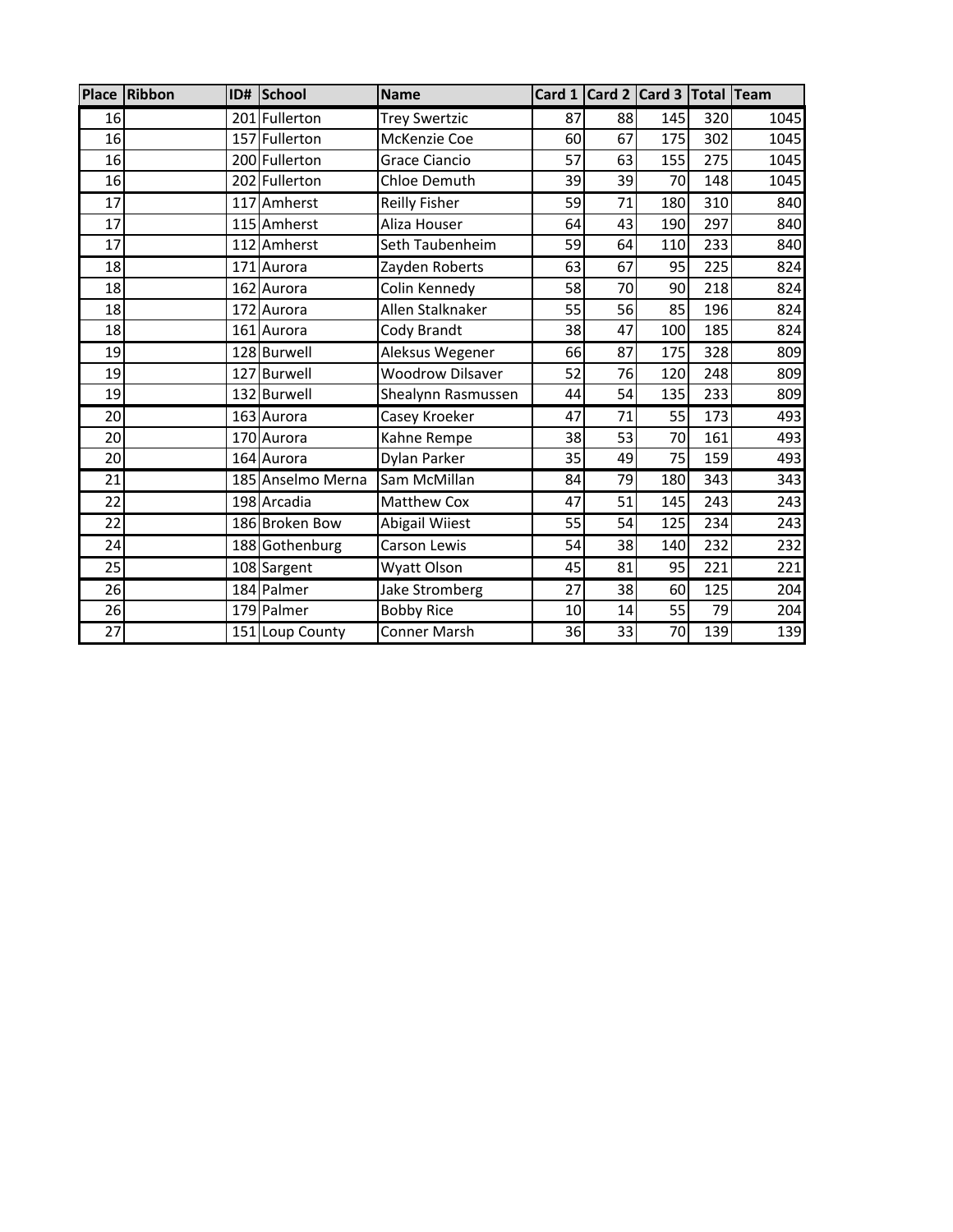|                | <b>Place Ribbon</b> | ID# | School                    | <b>SLIVION DIVISION - IIIGIVIGUAI NESUILS</b><br><b>Name</b> | Card 1   | Card 2 Card 3 |     | <b>Total</b> |
|----------------|---------------------|-----|---------------------------|--------------------------------------------------------------|----------|---------------|-----|--------------|
|                | 1 Purple/Grand      |     | 124 Burwell               | <b>Cooper Phillipps</b>                                      | 103      | 118           | 270 | 491          |
| $\overline{2}$ | <b>Blue</b>         |     | $141$ Ord                 | <b>Ryan Gabriel</b>                                          | 112      | 112           | 255 | 479          |
| 3              | Red                 |     | 105 Sargent               | <b>Garrett Schneider</b>                                     | 95       | 101           | 275 | 471          |
| 4              | White               | 107 | Sargent                   | Slate Micheel                                                | 90       | 104           | 275 | 469          |
| 5              | Green               |     | 156 Fullerton             | Lexi Knopik                                                  | 88       | 99            | 280 | 467          |
|                | 6 Green             |     | 139 Ord                   | <b>Ashton Key</b>                                            | 85       | 89            | 280 | 454          |
|                |                     |     | 146 Ord                   | <b>Ryder Reineke</b>                                         | 85       | 102           | 250 | 437          |
| 7              | Green<br>8 Green    |     |                           | <b>Tera Horky</b>                                            | 82       | 99            | 250 | 431          |
|                |                     |     | 106 Sargent               | <b>Vivian Slagle</b>                                         | 96       | 104           | 230 | 430          |
| 9              | Green               |     | 101 Sargent<br>181 Palmer |                                                              |          |               | 245 |              |
|                | 10 Green            |     | 154 Fullerton             | <b>Emily Samuelson</b>                                       | 85<br>79 | 88<br>78      | 260 | 418<br>417   |
|                | 11 Green            |     |                           | Montana Bridger                                              |          |               |     |              |
|                | 12 Green            |     | 147 Loup City             | Kylie Jerabek                                                | 100      | 96            | 215 | 411          |
|                | 13 Green            |     | 123 Burwell               | <b>Ethan Joy</b>                                             | 76       | 85            | 245 | 406          |
|                | 14 Green            |     | 102 Sargent               | <b>Archer Grint</b>                                          | 81       | 89            | 235 | 405          |
|                | 15 Green            |     | 130 Burwell               | Jaci Larsen                                                  | 69       | 88            | 240 | 397          |
|                | 16 Green            |     | 122 Burwell               | <b>Alex Gideon</b>                                           | 93       | 93            | 210 | 396          |
|                | 16 Green            |     | 199 Arcadia               | <b>Chase Lewandowski</b>                                     | 94       | 102           | 200 | 396          |
|                | 18 Green            |     | 126 Burwell               | Hayes Jensen                                                 | 80       | 83            | 230 | 393          |
|                | 19 Green            |     | 114 Amherst               | <b>Ava Boldt</b>                                             | 98       | 87            | 205 | 390          |
|                | 20 Green            |     | 125 Burwell               | <b>Dylan Petersen</b>                                        | 71       | 87            | 230 | 388          |
|                | 20 Green            |     | 178 Palmer                | <b>Gonner Reimers</b>                                        | 59       | 84            | 245 | 388          |
|                | 22 Green            |     | 155 Fullerton             | Landon Ziemba                                                | 75       | 82            | 225 | 382          |
| 23             |                     |     | 193 Gothenburg            | Gage Andersen                                                | 75       | 79            | 220 | 374          |
| 24             |                     |     | 109 Sargent               | <b>Alexis Mauler</b>                                         | 84       | 99            | 190 | 373          |
| 25             |                     |     | 160 Fullerton             | Max Coichahoske                                              | 61       | 91            | 220 | 372          |
| 26             |                     |     | 158 Fullerton             | Carter Meyenburg                                             | 79       | 90            | 200 | 369          |
| 27             |                     |     | 129 Burwell               | Devin Konicek                                                | 68       | 101           | 195 | 364          |
| 27             |                     |     | 153 Fullerton             | Arron Klassen                                                | 54       | 75            | 235 | 364          |
| 29             |                     |     | 119 Amherst               | Austyn Rumbeck                                               | 74       | 78            | 205 | 357          |
| 29             |                     |     | 149 Loup City             | Mallory Tuma                                                 | 74       | 83            | 200 | 357          |
| 31             |                     |     | 152 Fullerton             | Payton Stanczyk                                              | 75       | 81            | 200 | 356          |
| 32             |                     |     | 137 Loup County           | Nekoda Essman                                                | 75       | 73            | 205 | 353          |
| 33             |                     |     | 174 Palmer                | Morgan Earl                                                  | 61       | 86            | 200 | 347          |
| 34             |                     |     | 111 Amherst               | Sadie Ringlein                                               | 64       | 62            | 220 | 346          |
| 35             |                     |     | 185 Anselmo Merna         | Sam McMillan                                                 | 84       | 79            | 180 | 343          |
| 36             |                     |     | 135 Loup County           | Keegan Strohl                                                | 66       | 83            | 190 | 339          |
| 37             |                     |     | 148 Loup City             | Cami Fulton                                                  | 75       | 92            | 165 | 332          |
| 38             |                     |     | 159 Fullerton             | Cade Russell                                                 | 71       | 80            | 180 | 331          |
| 39             |                     |     | 121 Burwell               | <b>Hagen Stout</b>                                           | 57       | 76            | 195 | 328          |
| 39             |                     |     | 128 Burwell               | Aleksus Wegener                                              | 66       | 87            | 175 | 328          |
| 41             |                     |     | 177 Palmer                | <b>Grant Nielson</b>                                         | 68       | 80            | 180 | 328          |
| 42             |                     |     | 103 Sargent               | Shasta Handley                                               | 55       | 80            | 190 | 325          |
| 43             |                     |     | 113 Amherst               | <b>Brody Bogard</b>                                          | 60       | 75            | 185 | 320          |
| 43             |                     |     | 142 Ord                   | <b>Brendan Boyce</b>                                         | 58       | 72            | 190 | 320          |

#### **2021 AREA 4 ‐‐ RANGE JUDGING CONTEST SENIOR DIVISION ‐ Individual Results**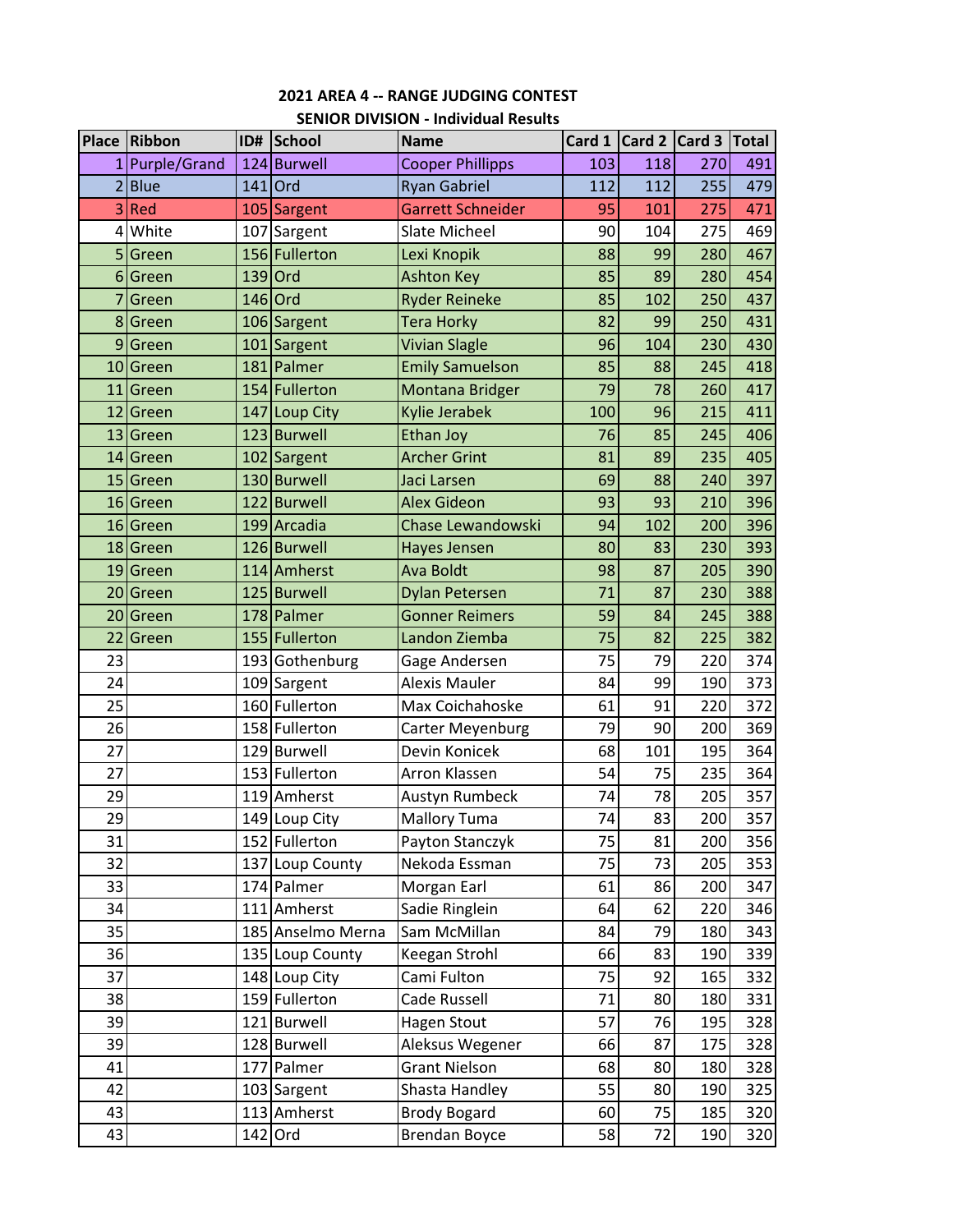|    | Place Ribbon |     | ID# School      | <b>Name</b>             |    |    | Card 1 Card 2 Card 3 Total |     |
|----|--------------|-----|-----------------|-------------------------|----|----|----------------------------|-----|
| 43 |              |     | 201 Fullerton   | <b>Trey Swertzic</b>    | 87 | 88 | 145                        | 320 |
| 46 |              |     | 138 Ord         | Makayla Wray            | 67 | 69 | 180                        | 316 |
| 47 |              |     | 173 Palmer      | Sami Bierbaum           | 73 | 65 | 175                        | 313 |
| 48 |              |     | 195 Arcadia     | Jayden Hoinickel        | 66 | 81 | 165                        | 312 |
| 49 |              | 117 | Amherst         | <b>Reilly Fisher</b>    | 59 | 71 | 180                        | 310 |
| 50 |              |     | 140 Ord         | Natalie Papiernik       | 69 | 76 | 165                        | 310 |
| 51 |              | 157 | Fullerton       | McKenzie Coe            | 60 | 67 | 175                        | 302 |
| 52 |              | 144 | Ord             | Koryn Klein             | 71 | 82 | 145                        | 298 |
| 53 |              |     | 115 Amherst     | Aliza Houser            | 64 | 43 | 190                        | 297 |
| 53 |              |     | 143 Ord         | <b>Bridger Rice</b>     | 71 | 81 | 145                        | 297 |
| 55 |              |     | 197 Arcadia     | Katie Heyen             | 55 | 71 | 170                        | 296 |
| 56 |              |     | 180 Palmer      | Johnny Ruvalezba        | 51 | 69 | 175                        | 295 |
| 57 |              |     | 175 Palmer      | Hope Fuhrman            | 49 | 75 | 170                        | 294 |
| 58 |              |     | 133 Loup County | <b>Ethan Kipp</b>       | 75 | 84 | 130                        | 289 |
| 59 |              |     | 165 Aurora      | Ayden Brophy            | 68 | 88 | 130                        | 286 |
| 60 |              |     | 196 Arcadia     | Jessi Heyen             | 51 | 66 | 165                        | 282 |
| 61 |              |     | 168 Aurora      | Kadence Marchand        | 61 | 79 | 135                        | 275 |
| 61 |              |     | 200 Fullerton   | <b>Grace Ciancio</b>    | 57 | 63 | 155                        | 275 |
| 63 |              |     | 190 Gothenburg  | Lukan Most              | 65 | 59 | 145                        | 269 |
| 64 |              |     | 136 Loup County | <b>Madison Anderson</b> | 72 | 66 | 130                        | 268 |
| 65 |              |     | 182 Aurora      | Brekyn Papineau         | 53 | 76 | 130                        | 259 |
| 66 |              |     | 189 Gothenburg  | Mike May                | 65 | 63 | 125                        | 253 |
| 67 |              |     | 176 Palmer      | Leo Guzman              | 58 | 64 | 130                        | 252 |
| 68 |              |     | 192 Gothenburg  | Shannia Wear            | 70 | 64 | 115                        | 249 |
| 69 |              |     | 127 Burwell     | <b>Woodrow Dilsaver</b> | 52 | 76 | 120                        | 248 |
| 70 |              |     | 198 Arcadia     | Matthew Cox             | 47 | 51 | 145                        | 243 |
| 71 |              |     | 104 Sargent     | Land McBride            | 36 | 59 | 140                        | 235 |
| 72 |              |     | 186 Broken Bow  | Abigail Wiiest          | 55 | 54 | 125                        | 234 |
| 73 |              |     | 112 Amherst     | Seth Taubenheim         | 59 | 64 | 110                        | 233 |
| 74 |              |     | 132 Burwell     | Shealynn Rasmussen      | 44 | 54 | 135                        | 233 |
| 74 |              |     | 166 Aurora      | <b>Issac Huls</b>       | 59 | 79 | 95                         | 233 |
| 76 |              |     | 188 Gothenburg  | Carson Lewis            | 54 | 38 | 140                        | 232 |
| 77 |              |     | 171 Aurora      | Zayden Robertw          | 63 | 67 | 95                         | 225 |
| 78 |              |     | 108 Sargent     | Wyatt Olson             | 45 | 81 | 95                         | 221 |
| 79 |              |     | 162 Aurora      | Colin Kennedy           | 58 | 70 | 90                         | 218 |
| 80 |              |     | 172 Aurora      | Allen Stalknaker        | 55 | 56 | 85                         | 196 |
| 81 |              |     | 161 Aurora      | Cody Brandt             | 38 | 47 | 100                        | 185 |
| 82 |              |     | 163 Aurora      | Casey Kroeker           | 47 | 71 | 55                         | 173 |
| 83 |              |     | 170 Aurora      | Kahne Rempe             | 38 | 53 | 70                         | 161 |
| 84 |              |     | 164 Aurora      | Dylan Parker            | 35 | 49 | 75                         | 159 |
| 85 |              |     | 202 Fullerton   | Chloe Demuth            | 39 | 39 | 70                         | 148 |
| 86 |              |     | 151 Loup County | Conner Marsh            | 36 | 33 | 70                         | 139 |
| 87 |              |     | 184 Palmer      | Jake Stromberg          | 27 | 38 | 60                         | 125 |
| 88 |              |     | 179 Palmer      | <b>Bobby Rice</b>       | 10 | 14 | 55                         | 79  |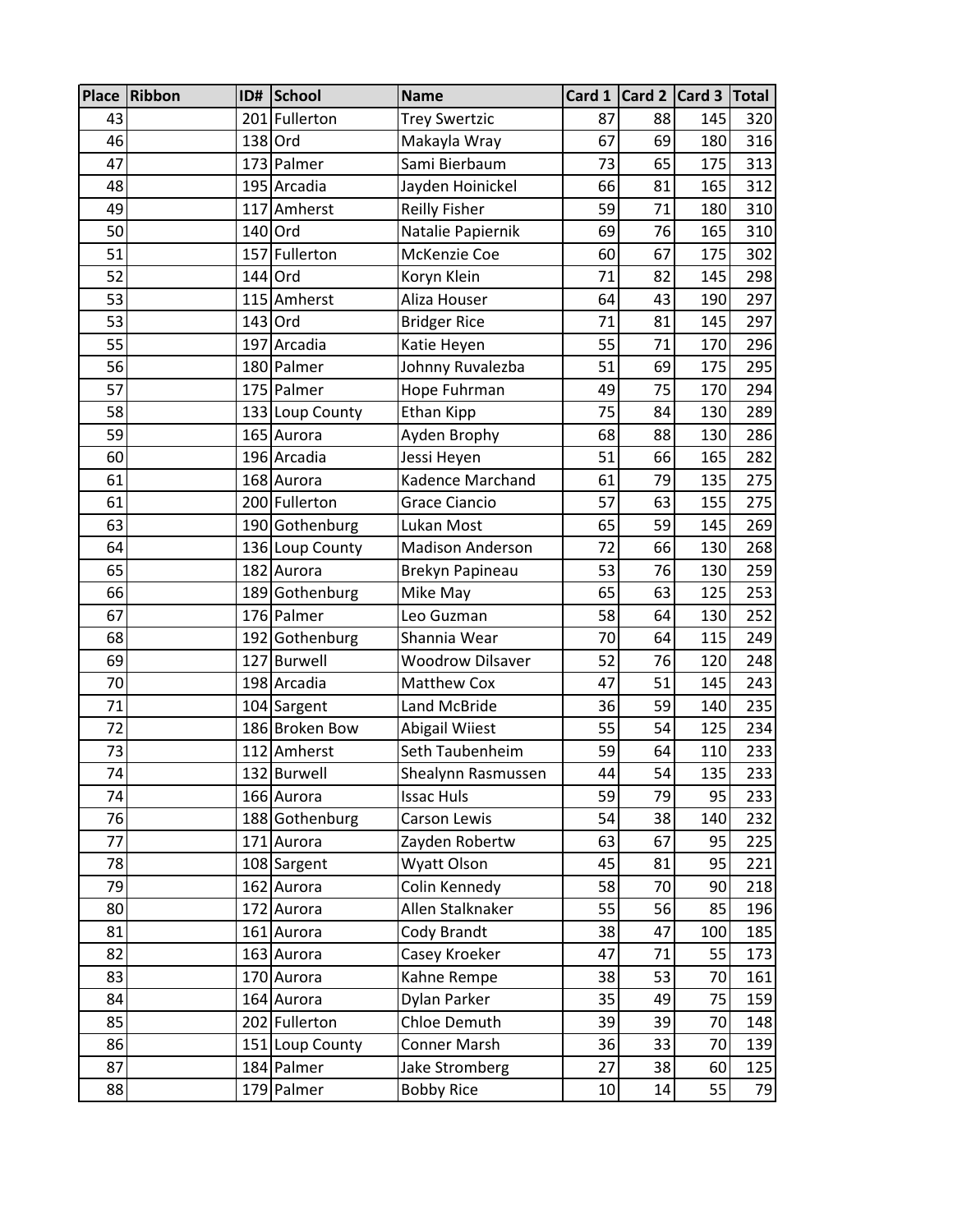# **2021 AREA 4 ‐‐ RANGE JUDGING CONTEST**

|                | Place Ribbon | ID#     | School          | <b>Name</b>           |    | Card $1$ Card 2 | Card 3 Total Team |     |      |
|----------------|--------------|---------|-----------------|-----------------------|----|-----------------|-------------------|-----|------|
|                | 1 Purple     | 554 Ord |                 | William Skibinski     | 96 | 102             | 275               | 473 | 1703 |
|                | 1 Purple     | 556 Ord |                 | <b>Adam Knapp</b>     | 99 | 97              | 240               | 436 | 1703 |
|                | 1 Purple     |         | 558 Ord         | <b>Hannah Klein</b>   | 75 | 79              | 250               | 404 | 1703 |
|                | 1 Purple     | 561     | Ord             | <b>Riley Ladwig</b>   | 96 | 99              | 195               | 390 | 1703 |
|                | $2$ Blue     |         | 539 Loup County | <b>David Switzer</b>  | 94 | 106             | 255               | 455 | 1614 |
|                | 2 Blue       |         | 544 Loup County | <b>Emmett Sortum</b>  | 81 | 89              | 265               | 435 | 1614 |
|                | 2 Blue       |         | 540 Loup County | <b>Hector Estrada</b> | 72 | 87              | 220               | 379 | 1614 |
|                | 2 Blue       |         | 549 Loup County | <b>Henry Sortum</b>   | 70 | 80              | 195               | 345 | 1614 |
|                | 3Red         |         | 523 Burwell     | <b>Dillon Simpson</b> | 91 | 100             | 215               | 406 | 1553 |
|                | 3Red         |         | 536 Burwell     | <b>Wyatt Larsen</b>   | 70 | 99              | 235               | 404 | 1553 |
|                | 3 Red        |         | 527 Burwell     | <b>Cody Burson</b>    | 72 | 87              | 240               | 399 | 1553 |
|                | 3 Red        |         | 534 Burwell     | <b>Darren Stout</b>   | 60 | 79              | 205               | 344 | 1553 |
|                | 4 White      |         | 503 Sargent     | Ava Bottorf           | 62 | 102             | 255               | 419 | 1537 |
|                | 4 White      |         | 501 Sargent     | Melissa Slagle        | 87 | 107             | 220               | 414 | 1537 |
|                | 4 White      |         | 507 Sargent     | <b>Grant Ottun</b>    | 47 | 82              | 230               | 359 | 1537 |
|                | 4 White      |         | 502 Sargent     | Tallin Schauda        | 68 | 87              | 190               | 345 | 1537 |
| 5              |              |         | 608 Fullerton   | <b>Fletcher Dubas</b> | 81 | 92              | 220               | 393 | 1450 |
| $\overline{5}$ |              |         | 601 Fullerton   | Andrew Cunningham     | 86 | 92              | 200               | 378 | 1450 |
| 5              |              |         | 600 Fullerton   | Nolan Dubas           | 72 | 92              | 200               | 364 | 1450 |
| 5              |              |         | 610 Fullerton   | Paige Horn            | 57 | 73              | 185               | 315 | 1450 |
| $\overline{6}$ |              |         | 573 Loup City   | Libby Ference         | 89 | 101             | 180               | 370 | 1402 |
| $\overline{6}$ |              |         | 574 Loup City   | Jaxson Kusek          | 68 | 94              | 195               | 357 | 1402 |
| 6              |              |         | 577 Loup City   | Conner Slobaszewski   | 76 | 78              | 185               | 339 | 1402 |
| $\overline{6}$ |              |         | 576 Loup City   | Parker Slobaszewski   | 87 | 79              | 170               | 336 | 1402 |
| 7              |              | 562 Ord |                 | Ethan Wadas           | 83 | 81              | 185               | 349 | 1349 |
| 7              |              | 566 Ord |                 | Cheyenne Reinecke     | 83 | 98              | 155               | 336 | 1349 |
| 7              |              | 569     | Ord             | Lane Meyers           | 68 | 67              | 200               | 335 | 1349 |
| $\overline{7}$ |              |         | 571 Ord         | <b>Elliot Baker</b>   | 87 | 97              | 145               | 329 | 1349 |
| 8              |              |         | 529 Burwell     | Josiah Koenigsberg    | 54 | 60              | 225               | 339 | 1294 |
| 8              |              |         | 524 Burwell     | Hanna Carstens        | 49 | 97              | 185               | 331 | 1294 |
| 8              |              |         | 537 Burwell     | Jaxon Thoene          | 58 | 78              | 180               | 316 | 1294 |
| $\overline{8}$ |              |         | 528 Burwell     | Colter Wright         | 64 | 69              | 175               | 308 | 1294 |
| 9              |              |         | 518 Amherst     | Noah Trampe           | 93 | 88              | 205               | 386 | 1290 |
| 9              |              |         | 520 Amherst     | Javelynn Graham       | 69 | 86              | 155               | 310 | 1290 |
| 9              |              |         | 516 Amherst     | Morgan Ourada         | 67 | 90              | 140               | 297 | 1290 |
| 9              |              |         | 522 Amherst     | Kurt Klingelhoefer    | 68 | 59              | 170               | 297 | 1290 |
| 10             |              |         | 545 Loup County | Gracey Rodocker       | 65 | 84              | 180               | 329 | 1280 |
| 10             |              |         | 547 Loup County | Angel Estrada         | 61 | 63              | 200               | 324 | 1280 |
| 10             |              |         | 541 Loup County | Lissy Kipp            | 42 | 79              | 200               | 321 | 1280 |
| 10             |              |         | 551 Loup County | <b>Hudson Kraus</b>   | 62 | 69              | 175               | 306 | 1280 |
| 11             |              |         | 625 Palmer      | <b>Emily Gay</b>      | 60 | 70              | 225               | 355 | 1280 |
| 11             |              |         | 644 Palmer      | Gatlin Reimers        | 64 | 72              | 195               | 331 | 1280 |
| 11             |              |         | 626 Palmer      | Savannah Glause       | 54 | 66              | 180               | 300 | 1280 |
| 11             |              |         | 648 Palmer      | Kassidy Shuelz        | 52 | 42              | 200               | 294 | 1280 |

#### **JUNIOR DIVISION ‐ Team Results**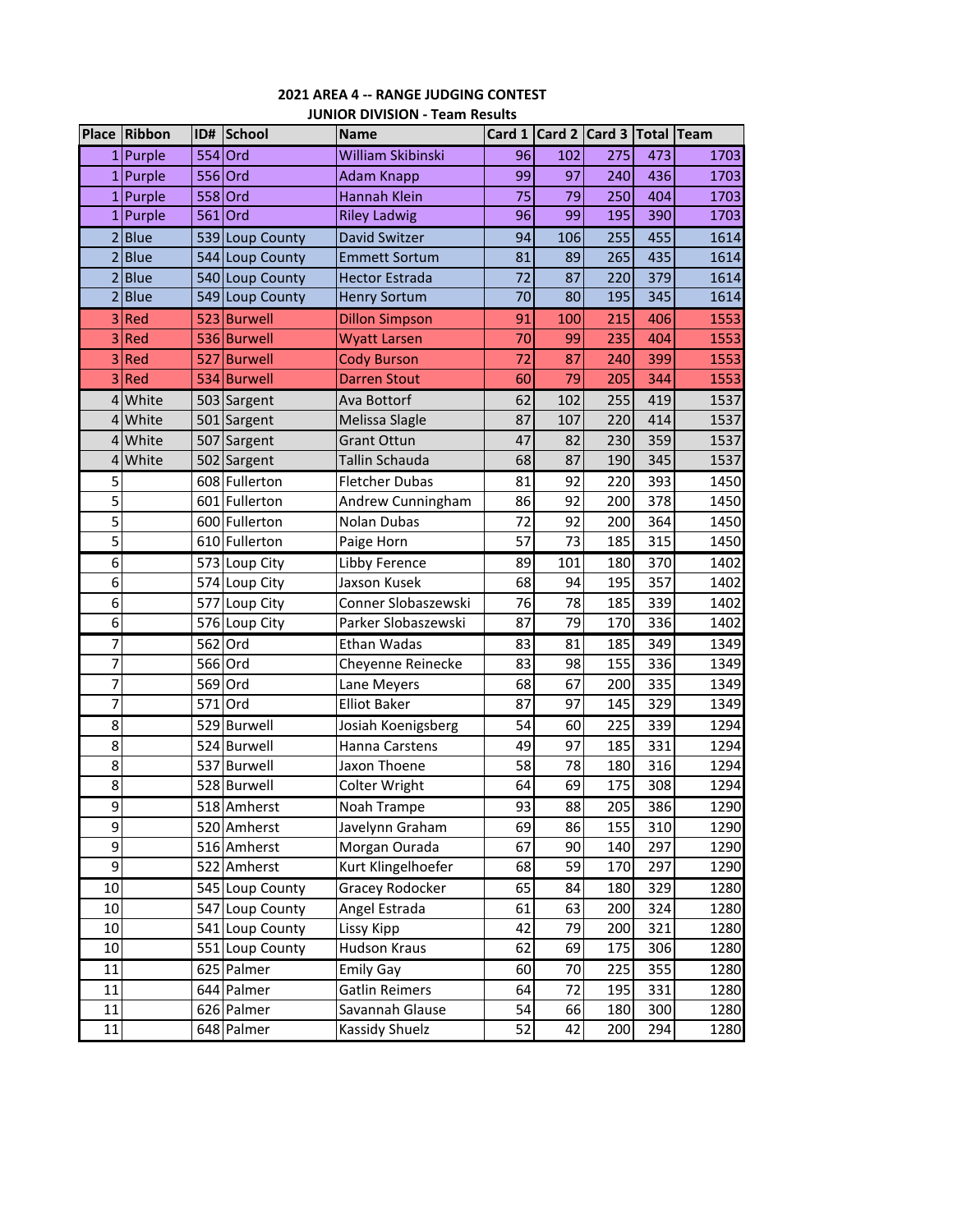|          | Place Ribbon | ID# | School                           | <b>Name</b>                        |          | Card 1 Card 2 Card 3 Total Team |            |            |              |
|----------|--------------|-----|----------------------------------|------------------------------------|----------|---------------------------------|------------|------------|--------------|
| 12       |              |     | 704 Riverside                    | Aidan Choat                        | 51       | 63                              | 225        | 339        | 1261         |
| 12       |              |     | 700 Riverside                    | Maria Moseman                      | 44       | 74                              | 190        | 308        | 1261         |
| 12       |              |     | 696 Riverside                    | <b>Colton Bernt</b>                | 55       | 62                              | 190        | 307        | 1261         |
| 12       |              |     | 701 Riverside                    | Kaimyn Rutten                      | 58       | 59                              | 190        | 307        | 1261         |
| 13       |              |     | 555 Ord                          | <b>Bailey Setlik</b>               | 55       | 49                              | 210        | 314        | 1221         |
| 13       |              |     | 568 Ord                          | Jed Boettcher                      | 62       | 74                              | 175        | 311        | 1221         |
| 13       |              |     | 572 Ord                          | Daweson Thompson                   | 75       | 56                              | 170        | 301        | 1221         |
| 13       |              |     | 559 Ord                          | Lane Gregory                       | 78       | 77                              | 140        | 295        | 1221         |
| 14       |              |     | 585 Loup City                    | Aiden Curlo                        | 51       | 67                              | 190        | 308        | 1163         |
| 14       |              |     | 589 Loup City                    | Dillon Heil                        | 53       | 62                              | 175        | 290        | 1163         |
| 14       |              |     | 581 Loup City                    | Aleia Friesen                      | 52       | 51                              | 185        | 288        | 1163         |
| 14       |              |     | 588 Loup City                    | Eli Jaixen                         | 86       | 56                              | 135        | 277        | 1163         |
| 15       |              |     | 525 Burwell                      | Dylan Larsen                       | 64       | 73                              | 170        | 307        | 1148         |
| 15       |              |     | 535 Burwell                      | Miles Wright                       | 62       | 67                              | 170        | 299        | 1148         |
| 15       |              |     | 531 Burwell                      | Kaitlyn Simpson                    | 68       | 81                              | 130        | 279        | 1148         |
| 15       |              |     | 530 Burwell                      | Ericka Larsen                      | 41       | 52                              | 170        | 263        | 1148         |
| 16       |              |     | 513 Sargent                      | Justin Folkers                     | 45       | 60                              | 195        | 300        | 1131         |
| 16       |              |     | 505 Sargent                      | Sarah Riddle                       | 55       | 82                              | 155        | 292        | 1131         |
| 16       |              |     | 504 Sargent                      | Madison Barker                     | 52       | 78                              | 140        | 270        | 1131         |
| 16       |              |     | 506 Sargent                      | Quincy Ryker                       | 49       | 70                              | 150        | 269        | 1131         |
| 17       |              |     | 629 Palmer                       | Jacob Kosmicki                     | 50       | 72                              | 170        | 292        | 1120         |
| 17       |              |     | 624 Palmer                       | Caleb Eilors                       | 48       | 39                              | 195        | 282        | 1120         |
| 17       |              |     | 640 Palmer                       | Kyleigh Muller                     | 54       | 65                              | 155        | 274        | 1120         |
| 17       |              |     | 630 Palmer                       | <b>Brody Kriz</b>                  | 47       | 50                              | 175        | 272        | 1120         |
| 18       |              |     | 542 Loup County                  | Garrett Keith                      | 64       | 70                              | 170        | 304        | 1110         |
| 18       |              |     | 550 Loup County                  | <b>Everett Funk</b>                | 73       | 70                              | 135        | 278        | 1110         |
| 18       |              |     | 543 Loup County                  | Michael Starr                      | 62       | 58                              | 145        | 265        | 1110         |
| 18       |              |     | 548 Loup County                  | Claira Morgan                      | 71       | 67                              | 125        | 263        | 1110         |
| 19       |              |     | 685 Gothenburg                   | Braeden Anderson                   | 69       | 58                              | 200        | 327        | 1109         |
| 19       |              |     | 686 Gothenburg                   | Carter Anderson                    | 65       | 58                              | 160        | 283        | 1109         |
| 19<br>19 |              |     | 682 Gothenburg                   | Madi Smith                         | 59<br>69 | 51<br>65                        | 165<br>90  | 275<br>224 | 1109<br>1109 |
|          |              |     | 680 Gothenburg                   | Ty Kreis                           |          |                                 |            |            |              |
| 20       |              |     | 639 Palmer                       | Makenna Mottl                      | 66       | 75                              | 130        | 271        | 1066         |
| 20       |              |     | 632 Palmer                       | <b>Taylor Kurz</b>                 | 46<br>55 | 58                              | 165        | 269        | 1066         |
| 20<br>20 |              |     | 637 Palmer<br>635 Palmer         | Morgan McClellan<br>Mason Lockwood | 55       | 60<br>61                        | 150<br>145 | 265<br>261 | 1066<br>1066 |
|          |              |     |                                  |                                    |          |                                 |            |            |              |
| 21<br>21 |              |     | 661 Broken Bow                   | Alex Berghorst                     | 95<br>57 | 89                              | 175        | 359<br>232 | 1038         |
| 21       |              |     | 675 Broken Bow<br>676 Broken Bow | Keelyn Shea                        | 43       | 60<br>46                        | 115<br>135 | 224        | 1038<br>1038 |
| 21       |              |     | 666 Broken Bow                   | Gaby Staples<br>AnnaBeth Fama      | 57       | 66                              | 100        | 223        | 1038         |
| 22       |              |     | 697 Riverside                    | <b>Billy Glesinger</b>             | 43       | 58                              | 160        | 261        | 1027         |
| 22       |              |     | 698 Riverside                    | Ashtyn Heikes                      | 46       | 68                              | 145        | 259        | 1027         |
| 22       |              |     | 699 Riverside                    | Marissa Langer                     | 49       | 72                              | 135        | 256        | 1027         |
| 22       |              |     | 706 Riverside                    | Avy Gutierrez                      | 47       | 59                              | 145        | 251        | 1027         |
| 23       |              |     | 693 Arcadia                      | Tristen Hornickel                  | 78       | 80                              | 185        | 343        | 1008         |
| 23       |              |     | 694 Arcadia                      | <b>Emeline Braithwaite</b>         | 54       | 50                              | 140        | 244        | 1008         |
| 23       |              |     | 695 Arcadia                      | Kelbi Martin                       | 50       | 56                              | 120        | 226        | 1008         |
| 23       |              |     | 691 Arcadia                      | Cami Hansen                        | 39       | 61                              | 95         | 195        | 1008         |
|          |              |     |                                  |                                    |          |                                 |            |            |              |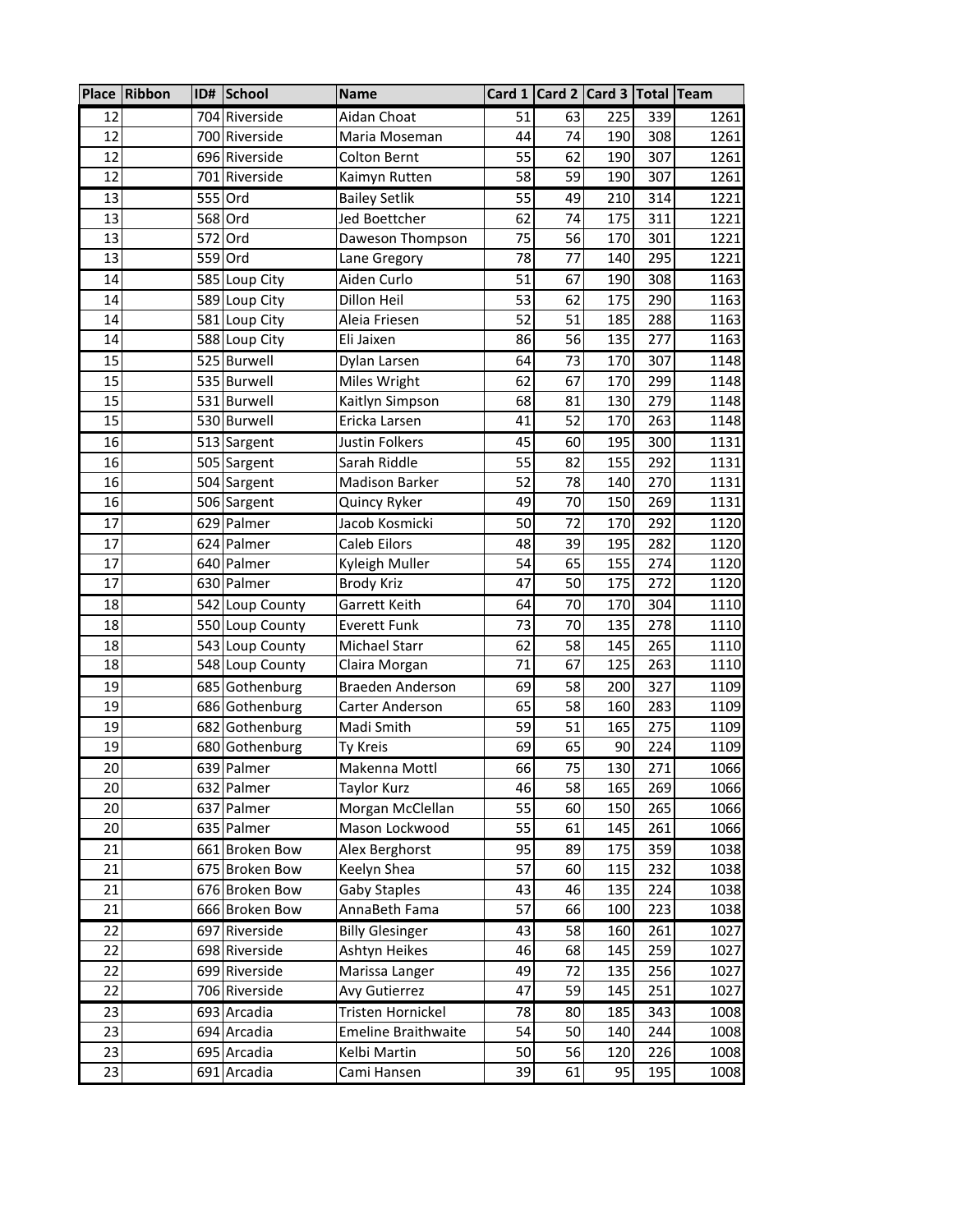|    | Place Ribbon | ID#     | School          | <b>Name</b>          |                 |                 | Card 1 Card 2 Card 3 Total Team |     |     |
|----|--------------|---------|-----------------|----------------------|-----------------|-----------------|---------------------------------|-----|-----|
| 24 |              |         | 606 Fullerton   | Addi Crouse          | 76              | $\overline{75}$ | 135                             | 286 | 975 |
| 24 |              |         | 713 Fullerton   | Megan Toaghty        | 54              | 70              | 120                             | 244 | 975 |
| 24 |              |         | 609 Fullerton   | Peyton Thomas        | 43              | 51              | 130                             | 224 | 975 |
| 24 |              |         | 599 Fullerton   | Keila Dubas          | 68              | 63              | 90                              | 221 | 975 |
| 25 |              |         | 634 Palmer      | Lucie Lautenschlager | 59              | 57              | 140                             | 256 | 963 |
| 25 |              |         | 621 Palmer      | Ashlyn Donscheski    | 61              | 64              | 115                             | 240 | 963 |
| 25 |              |         | 620 Palmer      | Zane Brumbaugh       | 27              | 47              | 160                             | 234 | 963 |
| 25 |              |         | 641 Palmer      | <b>Brady Myers</b>   | 47              | 46              | 140                             | 233 | 963 |
| 26 |              |         | 509 Sargent     | Aaron Glendy         | 45              | 63              | 135                             | 243 | 944 |
| 26 |              |         | 508 Sargent     | Ryan McBride         | 45              | 56              | 140                             | 241 | 944 |
| 26 |              |         | 512 Sargent     | Miranda Olson        | 46              | 56              | 135                             | 237 | 944 |
| 26 |              |         | 510 Sargent     | Regan Mauler         | 53              | 70              | 100                             | 223 | 944 |
| 27 |              |         | 580 Loup City   | Dalton Lewandowski   | 66              | 73              | 105                             | 244 | 926 |
| 27 |              |         | 595 Loup City   | Logan Spotanski      | 36              | 38              | 165                             | 239 | 926 |
| 27 |              |         | 597 Loup City   | <b>Emily Peters</b>  | 37              | 44              | 145                             | 226 | 926 |
| 27 |              |         | 579 Loup City   | Haymeson Gappa       | 57              | 40              | 120                             | 217 | 926 |
| 28 |              |         | 708 Riverside   | Sadie Schilousky     | 30              | 64              | 150                             | 244 | 920 |
| 28 |              |         | 707 Riverside   | Justin Ray           | 35              | 104             | 90                              | 229 | 920 |
| 28 |              |         | 703 Riverside   | Nicholas Berger      | 43              | 34              | 150                             | 227 | 920 |
| 28 |              |         | 712 Riverside   | Dane Schalk          | 45              | 45              | 130                             | 220 | 920 |
| 29 |              |         | 615 Aurora      | Kylee Kort           | 63              | 73              | 140                             | 276 | 907 |
| 29 |              |         | 612 Aurora      | Dylan Hunt           | 53              | 57              | 130                             | 240 | 907 |
| 29 |              |         | 614 Aurora      | Ayeanna Smith        | 56              | 69              | 85                              | 210 | 907 |
| 29 |              |         | 616 Aurora      | Matthew Luddington   | 40              | 41              | 100                             | 181 | 907 |
| 30 |              | 570 Ord |                 | Drue McKay           | 62              | 65              | 160                             | 287 | 838 |
| 30 |              | 565 Ord |                 | Jacob Thompson       | 55              | 69              | 155                             | 279 | 838 |
| 30 |              | 563 Ord |                 | <b>Tad Kovarik</b>   | 53              | 59              | 160                             | 272 | 838 |
| 31 |              |         | 638 Palmer      | Lane Mottl           | 66              | 55              | 100                             | 221 | 830 |
| 31 |              |         | 645 Palmer      | Chloe Scheer         | 60              | 55              | 105                             | 220 | 830 |
| 31 |              |         | 631 Palmer      | Kane Kucera          | 39              | 54              | 105                             | 198 | 830 |
| 31 |              |         | 618 Palmer      | Levi Bader           | 32              | 39              | 120                             | 191 | 830 |
| 32 |              |         | 538 Loup County | Gracie Conrad        | 54              | 57              | 135                             | 246 | 819 |
| 32 |              |         | 552 Loup County | Ella Switzer         | $\overline{52}$ | 56              | 125                             | 233 | 819 |
| 32 |              |         | 598 Loup County | Garek Gruber         | 30              | 33              | 120                             | 183 | 819 |
| 32 |              |         | 553 Loup County | Karyme Estrada       | 34              | 18              | 105                             | 157 | 819 |
| 33 |              |         | 687 Gothenburg  | Cole Atkinson        | 47              | 49              | 120                             | 216 | 817 |
| 33 |              |         | 681 Gothenburg  | Nate Sager           | 54              | 53              | 100                             | 207 | 817 |
| 33 |              |         | 684 Gothenburg  | Clayton Wilson       | 48              | 39              | 120                             | 207 | 817 |
| 33 |              |         | 683 Gothenburg  | Kellen Strauser      | 69              | 48              | 70                              | 187 | 817 |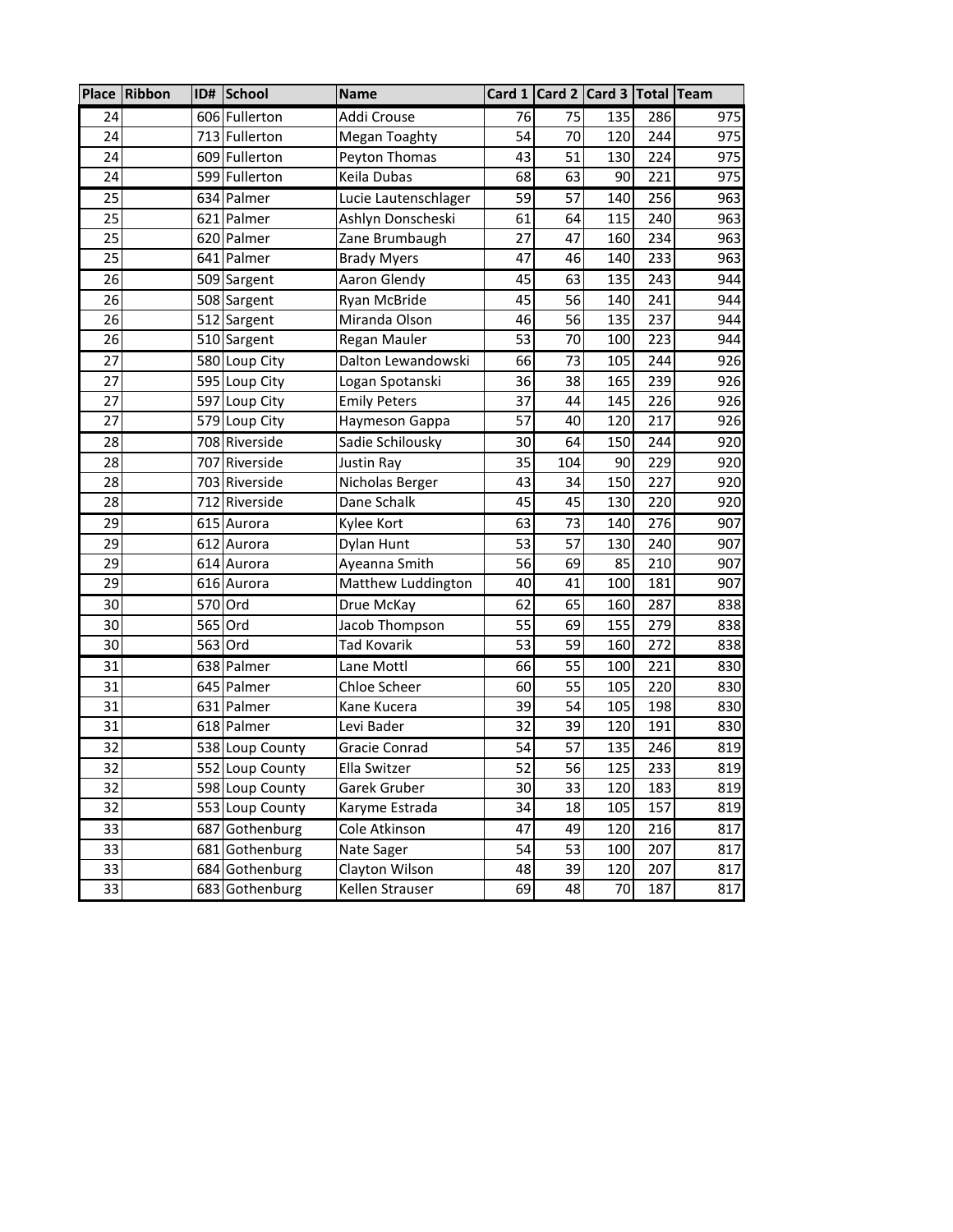|    | Place Ribbon | ID# | School            | <b>Name</b>             | Card $1$ |     | Card 2 Card 3 Total Team |     |     |
|----|--------------|-----|-------------------|-------------------------|----------|-----|--------------------------|-----|-----|
| 34 |              |     | 590 Loup City     | Will Krolikowski        | 50       | 47  | 110                      | 207 | 795 |
| 34 |              |     | 596 Loup City     | Kole Goc                | 43       | 44  | 120                      | 207 | 795 |
| 34 |              |     | 593 Loup City     | Morgan Rademacher       | 28       | 44  | 130                      | 202 | 795 |
| 34 |              |     | 578 Loup City     | Logan Coffin            | 36       | 53  | 90                       | 179 | 795 |
| 35 |              |     | 663 Broken Bow    | Madlyn Diederichs       | 50       | 49  | 95                       | 194 | 760 |
| 35 |              |     | 671 Broken Bow    | Janae Marten            | 45       | 49  | 100                      | 194 | 760 |
| 35 |              |     | 660 Broken Bow    | Kinley Baxter           | 41       | 57  | 90                       | 188 | 760 |
| 35 |              |     | 669 Broken Bow    | Christian Hurt          | 43       | 41  | 100                      | 184 | 760 |
| 36 |              |     | 656 Anselmo Merna | Kaycee Koinzan          | 45       | 94  | 120                      | 259 | 745 |
| 36 |              |     | 657 Anselmo Merna | Sadie Strewart          | 35       | 31  | 105                      | 171 | 745 |
| 36 |              |     | 653 Anselmo Merna | <b>Halsey Baxter</b>    | 22       | 47  | 100                      | 169 | 745 |
| 36 |              |     | 659 Anselmo Merna | Mackenzie Burnett       | 37       | 34  | 75                       | 146 | 745 |
| 37 |              |     | 519 Amherst       | Noah Pile               | 55       | 70  | 150                      | 275 | 742 |
| 37 |              |     | 515 Amherst       | <b>Wyatt Anderson</b>   | 68       | 74  | 115                      | 257 | 742 |
| 37 |              |     | 517 Amherst       | Kale Taubenheim         | 54       | 56  | 100                      | 210 | 742 |
| 38 |              |     | 673 Broken Bow    | Ava Page                | 36       | 40  | 105                      | 181 | 686 |
| 38 |              |     | 668 Broken Bow    | Elizabeth Holcomb       | 44       | 47  | 85                       | 176 | 686 |
| 38 |              |     | 678 Broken Bow    | Cal Wells               | 43       | 44  | 85                       | 172 | 686 |
| 38 |              |     | 670 Broken Bow    | <b>Braxtton Johnson</b> | 45       | 52  | 60                       | 157 | 686 |
| 39 |              |     | 591 Loup City     | Michael Kusek           | 29       | 28  | 120                      | 177 | 681 |
| 39 |              |     | 592 Loup City     | Gavin Shriner           | 34       | 44  | 95                       | 173 | 681 |
| 39 |              |     | 587 Loup City     | Ryan Kaslon             | 36       | 26  | 105                      | 167 | 681 |
| 39 |              |     | 582 Loup City     | <b>Trinity Weekley</b>  | 59       | 50  | 55                       | 164 | 681 |
| 40 |              |     | 622 Palmer        | <b>Emmerson Earl</b>    | 45       | 49  | 90                       | 184 | 617 |
| 40 |              |     | 627 Palmer        | Kylee Hicken            | 39       | 47  | 95                       | 181 | 617 |
| 40 |              |     | 651 Palmer        | Ariana Whitefoot        | 41       | 53  | 45                       | 139 | 617 |
| 40 |              |     | 633 Palmer        | Joey Lane               | 8        | 5   | 100                      | 113 | 617 |
| 41 |              |     | 667 Broken Bow    | <b>Jesus Flores</b>     | 21       | 30  | 105                      | 156 | 575 |
| 41 |              |     | 662 Broken Bow    | Jay Bumgarner           | 0        | 132 | 20                       | 152 | 575 |
| 41 |              |     | 677 Broken Bow    | Avery Svoboda           | 32       | 43  | 60                       | 135 | 575 |
| 41 |              |     | 664 Broken Bow    | <b>Brandon Evans</b>    | 28       | 49  | 55                       | 132 | 575 |
| 42 |              |     | 526 Burwell       | <b>Austin Mayfield</b>  | 38       | 59  | 155                      | 252 | 468 |
| 42 |              |     | 532 Burwell       | Kalli Joy               | 38       | 63  | 115                      | 216 | 468 |
| 43 |              |     | 583 Loup City     | James McCorville        | 22       | 29  | 110                      | 161 | 461 |
| 43 |              |     | 586 Loup City     | <b>Taylor Sikes</b>     | 42       | 26  | 85                       | 153 | 461 |
| 43 |              |     | 594 Loup City     | Tayler Obermiller       | 26       | 31  | 90                       | 147 | 461 |
| 44 |              |     | 607 Fullerton     | Damien Lee              | 53       | 65  | 100                      | 218 | 435 |
| 44 |              |     | 603 Fullerton     | Roe Patton              | 59       | 48  | 110                      | 217 | 435 |
| 45 |              |     | 617 Aurora        | Damian Stanley          | 38       | 65  | 75                       | 178 | 328 |
| 45 |              |     | 613 Aurora        | <b>Kim Evans</b>        | 57       | 78  | 15                       | 150 | 328 |
| 46 |              |     | 702 Riverside     | Luke Schmeits           | 35       | 48  | 115                      | 198 | 325 |
| 46 |              |     | 705 Riverside     | AJ Fox                  | 18       | 44  | 65                       | 127 | 325 |
| 47 |              |     | 665 Broken Bow    | Kacee Evans             | 31       | 46  | 40                       | 117 | 226 |
| 47 |              |     | 674 Broken Bow    | Anna Russell            | 35       | 39  | 35                       | 109 | 226 |
| 48 |              |     | 647 Palmer        | Grace Stromberg         | 36       | 34  | 35                       | 105 | 179 |
| 48 |              |     | 623 Palmer        | Izayiah Eckstrom        | 8        | 11  | 55                       | 74  | 179 |
| 49 |              |     | 689 Gothenburg    | Morton Oberg            | 24       | 36  | 105                      | 165 | 165 |
| 50 |              |     | 546 Loup County   | Lexi Starr              | 21       | 39  | 85                       | 145 | 145 |
| 51 |              |     | 514 Sargent       | Grant Lamb              | 33       | 22  | 50                       | 105 | 105 |
| 52 |              |     | 654 Anselmo Merna | Clayton Hazen           | 22       | 29  | 45                       | 96  | 96  |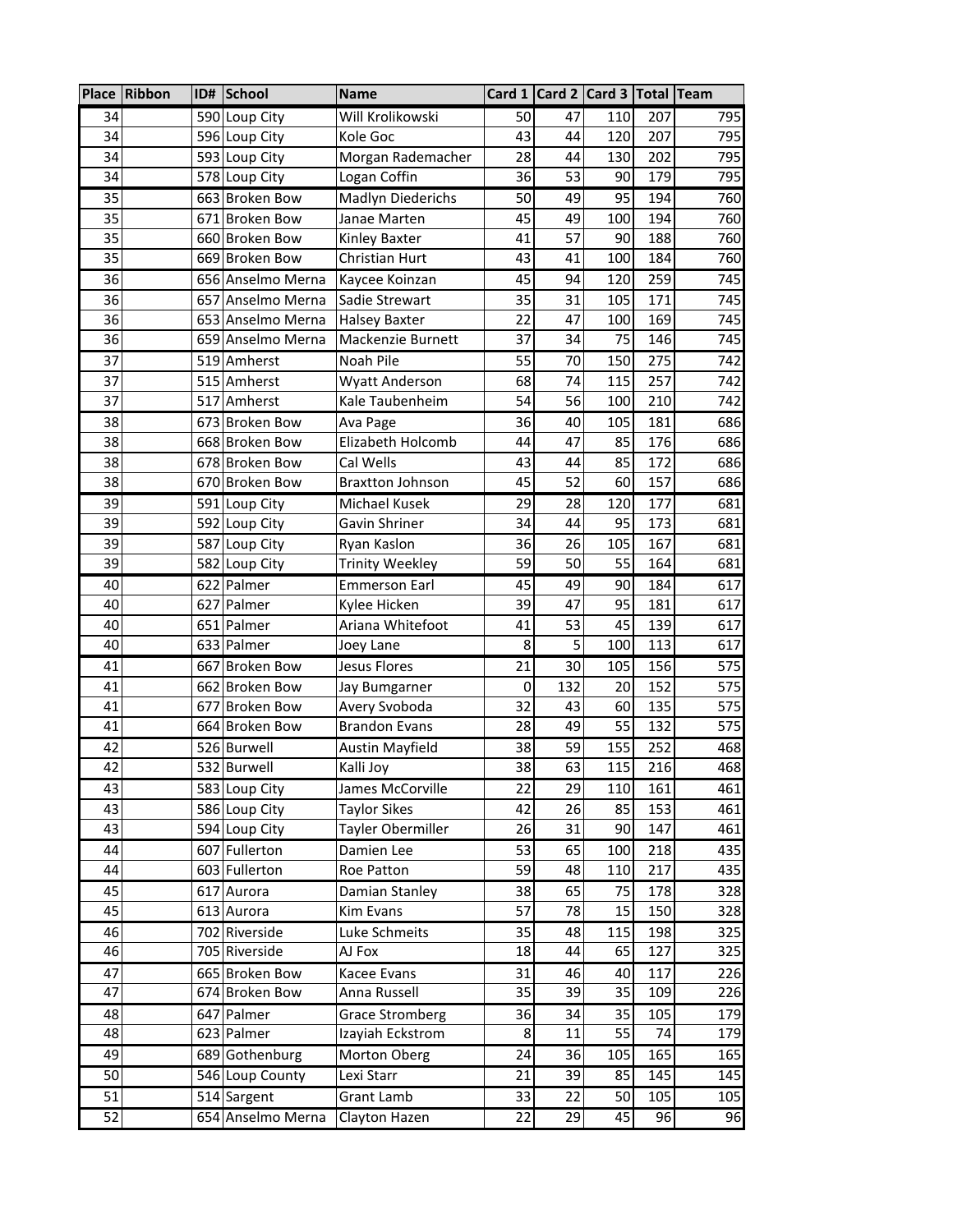|                 | Place Ribbon | ,,,,,,,,,,,,,,,,,,,,,<br>ID# School | <b>Name</b>                | Card 1 |     | Card 2 Card 3 Total |     |
|-----------------|--------------|-------------------------------------|----------------------------|--------|-----|---------------------|-----|
| 1               | Purple       | 554 Ord                             | William Skibinski          | 96     | 102 | 275                 | 473 |
| $\overline{2}$  | <b>Blue</b>  | 539 Loup County                     | <b>David Switzer</b>       | 94     | 106 | 255                 | 455 |
| 3               | Red          | 556 Ord                             | <b>Adam Knapp</b>          | 99     | 97  | 240                 | 436 |
|                 | 4 White      | 544 Loup County                     | <b>Emmett Sortum</b>       | 81     | 89  | 265                 | 435 |
| 5               | Green        | 503 Sargent                         | Ava Bottorf                | 62     | 102 | 255                 | 419 |
|                 | 6 Green      | 501 Sargent                         | <b>Melissa Slagle</b>      | 87     | 107 | 220                 | 414 |
| $\overline{7}$  | Green        | 523 Burwell                         | <b>Dillon Simpson</b>      | 91     | 100 | 215                 | 406 |
|                 | 8 Green      | 536 Burwell                         | Wyatt Larsen               | 70     | 99  | 235                 | 404 |
|                 | 8 Green      | 558 Ord                             | <b>Hannah Klein</b>        | 75     | 79  | 250                 | 404 |
|                 | 10 Green     | 527 Burwell                         | <b>Cody Burson</b>         | 72     | 87  | 240                 | 399 |
|                 | 11 Green     | 608 Fullerton                       | <b>Fletcher Dubas</b>      | 81     | 92  | 220                 | 393 |
|                 | 12 Green     | 561 Ord                             | <b>Riley Ladwig</b>        | 96     | 99  | 195                 | 390 |
|                 | 13 Green     | 518 Amherst                         | <b>Noah Trampe</b>         | 93     | 88  | 205                 | 386 |
|                 | 14 Green     | 540 Loup County                     | <b>Hector Estrada</b>      | 72     | 87  | 220                 | 379 |
|                 | 15 Green     | 601 Fullerton                       | <b>Andrew Cunningham</b>   | 86     | 92  | 200                 | 378 |
|                 | 16 Green     | 573 Loup City                       | <b>Libby Ference</b>       | 89     | 101 | 180                 | 370 |
| 17 <sup>1</sup> | Green        | 600 Fullerton                       | <b>Nolan Dubas</b>         | 72     | 92  | 200                 | 364 |
|                 | 18 Green     | 507 Sargent                         | <b>Grant Ottun</b>         | 47     | 82  | 230                 | 359 |
|                 | 18 Green     | 661 Broken Bow                      | <b>Alex Berghorst</b>      | 95     | 89  | 175                 | 359 |
|                 | 20 Green     | 574 Loup City                       | <b>Jaxson Kusek</b>        | 68     | 94  | 195                 | 357 |
|                 | 21 Green     | 625 Palmer                          | <b>Emily Gay</b>           | 60     | 70  | 225                 | 355 |
|                 | 22 Green     | 562 Ord                             | <b>Ethan Wadas</b>         | 83     | 81  | 185                 | 349 |
|                 | 23 Green     | 502 Sargent                         | Tallin Schauda             | 68     | 87  | 190                 | 345 |
|                 | 23 Green     | 549 Loup County                     | <b>Henry Sortum</b>        | 70     | 80  | 195                 | 345 |
|                 | 25 Green     | 534 Burwell                         | <b>Darren Stout</b>        | 60     | 79  | 205                 | 344 |
|                 | 26 Green     | 693 Arcadia                         | Tristen Hornickel          | 78     | 80  | 185                 | 343 |
| 27              | Green        | 529 Burwell                         | Josiah Koenigsberg         | 54     | 60  | 225                 | 339 |
| 27              | Green        | 577 Loup City                       | <b>Conner Slobaszewski</b> | 76     | 78  | 185                 | 339 |
| 27              | Green        | 704 Riverside                       | Aidan Choat                | 51     | 63  | 225                 | 339 |
|                 | 30 Green     | 566 Ord                             | Cheyenne Reinecke          | 83     | 98  | 155                 | 336 |
|                 | 30 Green     | 576 Loup City                       | Parker Slobaszewski        | 87     | 79  | 170                 | 336 |
|                 | 32 Green     | 569 Ord                             | Lane Meyers                | 68     | 67  | 200                 | 335 |
|                 | 33 Green     | 524 Burwell                         | <b>Hanna Carstens</b>      | 49     | 97  | 185                 | 331 |
|                 | 33 Green     | 644 Palmer                          | <b>Gatlin Reimers</b>      | 64     | 72  | 195                 | 331 |
|                 | 35 Green     | 545 Loup County                     | <b>Gracey Rodocker</b>     | 65     | 84  | 180                 | 329 |
|                 | 35 Green     | 571 Ord                             | <b>Elliot Baker</b>        | 87     | 97  | 145                 | 329 |
|                 | 37 Green     | 685 Gothenburg                      | <b>Braeden Anderson</b>    | 69     | 58  | 200                 | 327 |
|                 | 38 Green     | 547 Loup County                     | Angel Estrada              | 61     | 63  | 200                 | 324 |
|                 | 39 Green     | 541 Loup County                     | <b>Lissy Kipp</b>          | 42     | 79  | 200                 | 321 |
|                 | 40 Green     | 537 Burwell                         | <b>Jaxon Thoene</b>        | 58     | 78  | 180                 | 316 |
|                 | 41 Green     | 610 Fullerton                       | Paige Horn                 | 57     | 73  | 185                 | 315 |
|                 | 42 Green     | 555 Ord                             | <b>Bailey Setlik</b>       | 55     | 49  | 210                 | 314 |
|                 | 43 Green     | 568 Ord                             | <b>Jed Boettcher</b>       | 62     | 74  | 175                 | 311 |
|                 | 44 Green     | 520 Amherst                         | Javelynn Graham            | 69     | 86  | 155                 | 310 |

### **2021 AREA 4 ‐‐ RANGE JUDGING CONTEST JUNIOR DIVISION ‐ Individual Results**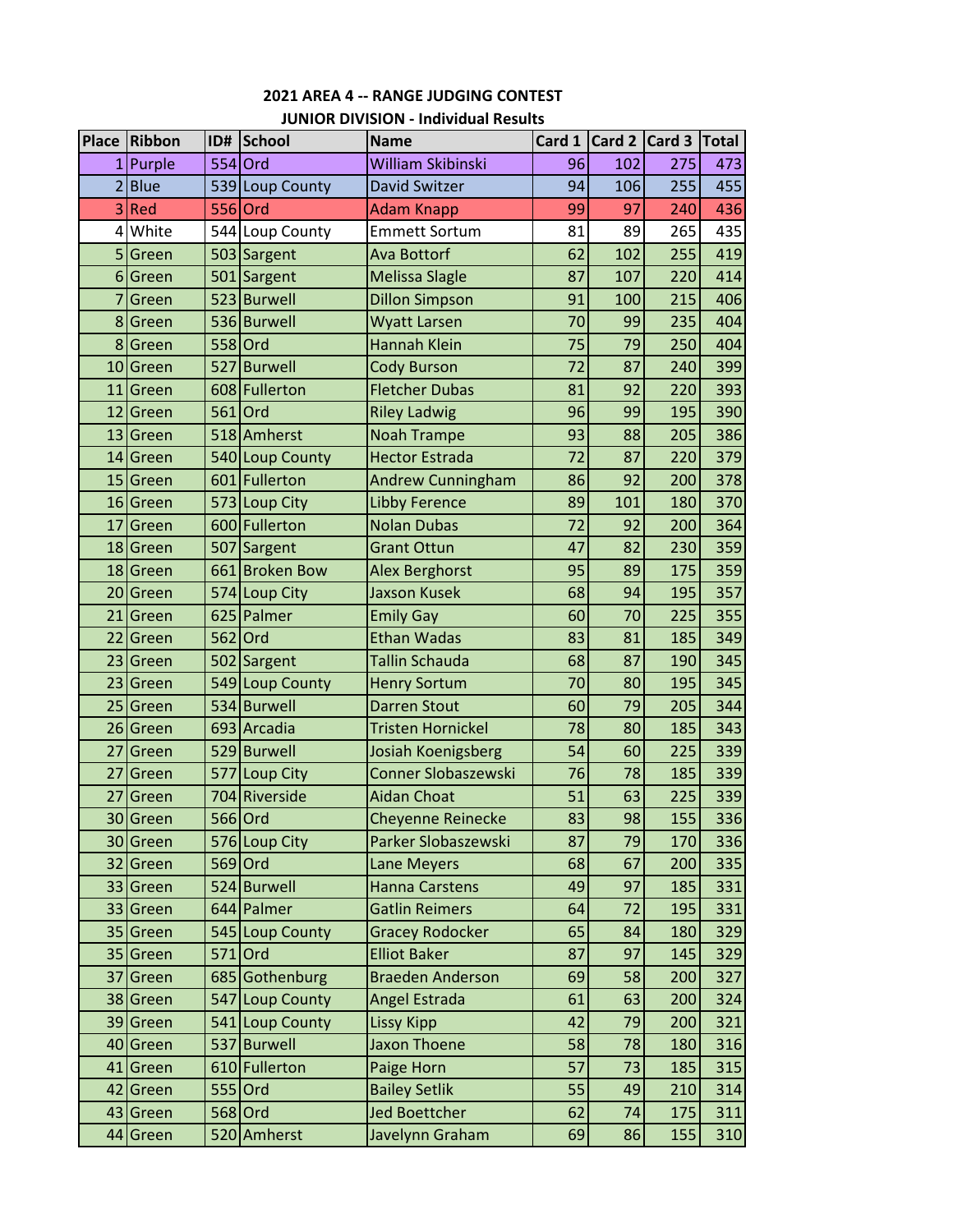|          | Place Ribbon | ID# School                       | <b>Name</b>                           |          | Card 1 Card 2 Card 3 |            | Total      |
|----------|--------------|----------------------------------|---------------------------------------|----------|----------------------|------------|------------|
|          | 45 Green     | 528 Burwell                      | <b>Colter Wright</b>                  | 64       | 69                   | 175        | 308        |
| 45       | Green        | 585 Loup City                    | <b>Aiden Curlo</b>                    | 51       | 67                   | 190        | 308        |
| 45       | Green        | 700 Riverside                    | Maria Moseman                         | 44       | 74                   | 190        | 308        |
| 48       |              | 525 Burwell                      | Dylan Larsen                          | 64       | 73                   | 170        | 307        |
| 48       |              | 696 Riverside                    | <b>Colton Bernt</b>                   | 55       | 62                   | 190        | 307        |
| 48       |              | 701 Riverside                    | Kaimyn Rutten                         | 58       | 59                   | 190        | 307        |
| 51       |              | 551 Loup County                  | <b>Hudson Kraus</b>                   | 62       | 69                   | 175        | 306        |
| 52       |              | 542 Loup County                  | Garrett Keith                         | 64       | 70                   | 170        | 304        |
| 53       |              | 572 Ord                          | Daweson Thompson                      | 75       | 56                   | 170        | 301        |
| 54       |              | 513 Sargent                      | Justin Folkers                        | 45       | 60                   | 195        | 300        |
| 54       |              | 626 Palmer                       | Savannah Glause                       | 54       | 66                   | 180        | 300        |
| 56       |              | 535 Burwell                      | Miles Wright                          | 62       | 67                   | 170        | 299        |
| 57       |              | 516 Amherst                      | Morgan Ourada                         | 67       | 90                   | 140        | 297        |
| 57       |              | 522 Amherst                      | Kurt Klingelhoefer                    | 68       | 59                   | 170        | 297        |
| 59       |              | 559 Ord                          | Lane Gregory                          | 78       | 77                   | 140        | 295        |
| 60       |              | 648 Palmer                       | <b>Kassidy Shuelz</b>                 | 52       | 42                   | 200        | 294        |
| 61       |              | 505 Sargent                      | Sarah Riddle                          | 55       | 82                   | 155        | 292        |
| 61       |              | 629 Palmer                       | Jacob Kosmicki                        | 50       | 72                   | 170        | 292        |
| 63       |              | 589 Loup City                    | Dillon Heil                           | 53       | 62                   | 175        | 290        |
| 64       |              | 581 Loup City                    | Aleia Friesen                         | 52       | 51                   | 185        | 288        |
| 65       |              | 570 Ord                          | Drue McKay                            | 62       | 65                   | 160        | 287        |
| 66       |              | 606 Fullerton                    | Addi Crouse                           | 76       | 75                   | 135        | 286        |
| 67       |              | 686 Gothenburg                   | Carter Anderson                       | 65       | 58                   | 160        | 283        |
| 68       |              | 624 Palmer                       | <b>Caleb Eilors</b>                   | 48       | 39                   | 195        | 282        |
| 69       |              | 531 Burwell<br>565 Ord           | Kaitlyn Simpson                       | 68       | 81                   | 130        | 279        |
| 69<br>71 |              |                                  | Jacob Thompson<br><b>Everett Funk</b> | 55<br>73 | 69<br>70             | 155<br>135 | 279        |
| 72       |              | 550 Loup County<br>588 Loup City | Eli Jaixen                            | 86       | 56                   | 135        | 278<br>277 |
| 73       |              | 615 Aurora                       | Kylee Kort                            | 63       | 73                   | 140        | 276        |
| 74       |              | 519 Amherst                      | Noah Pile                             | 55       | 70                   | 150        | 275        |
| 74       |              | 682 Gothenburg                   | Madi Smith                            | 59       | 51                   | 165        | 275        |
| 76       |              | 640 Palmer                       | Kyleigh Muller                        | 54       | 65                   | 155        | 274        |
| 77       |              | 563 Ord                          | <b>Tad Kovarik</b>                    | 53       | 59                   | 160        | 272        |
| 77       |              | 630 Palmer                       | <b>Brody Kriz</b>                     | 47       | 50                   | 175        | 272        |
| 79       |              | 639 Palmer                       | Makenna Mottl                         | 66       | 75                   | 130        | 271        |
| 80       |              | 504 Sargent                      | <b>Madison Barker</b>                 | 52       | 78                   | 140        | 270        |
| 81       |              | 506 Sargent                      | Quincy Ryker                          | 49       | 70                   | 150        | 269        |
| 81       |              | 632 Palmer                       | Taylor Kurz                           | 46       | 58                   | 165        | 269        |
| 83       |              | 543 Loup County                  | Michael Starr                         | 62       | 58                   | 145        | 265        |
| 84       |              | 637 Palmer                       | Morgan McClellan                      | 55       | 60                   | 150        | 265        |
| 85       |              | 530 Burwell                      | Ericka Larsen                         | 41       | 52                   | 170        | 263        |
| 85       |              | 548 Loup County                  | Claira Morgan                         | 71       | 67                   | 125        | 263        |
| 87       |              | 635 Palmer                       | Mason Lockwood                        | 55       | 61                   | 145        | 261        |
| 87       |              | 697 Riverside                    | <b>Billy Glesinger</b>                | 43       | 58                   | 160        | 261        |
| 89       |              | 656 Anselmo Merna                | Kaycee Koinzan                        | 45       | 94                   | 120        | 259        |
| 89       |              | 698 Riverside                    | Ashtyn Heikes                         | 46       | 68                   | 145        | 259        |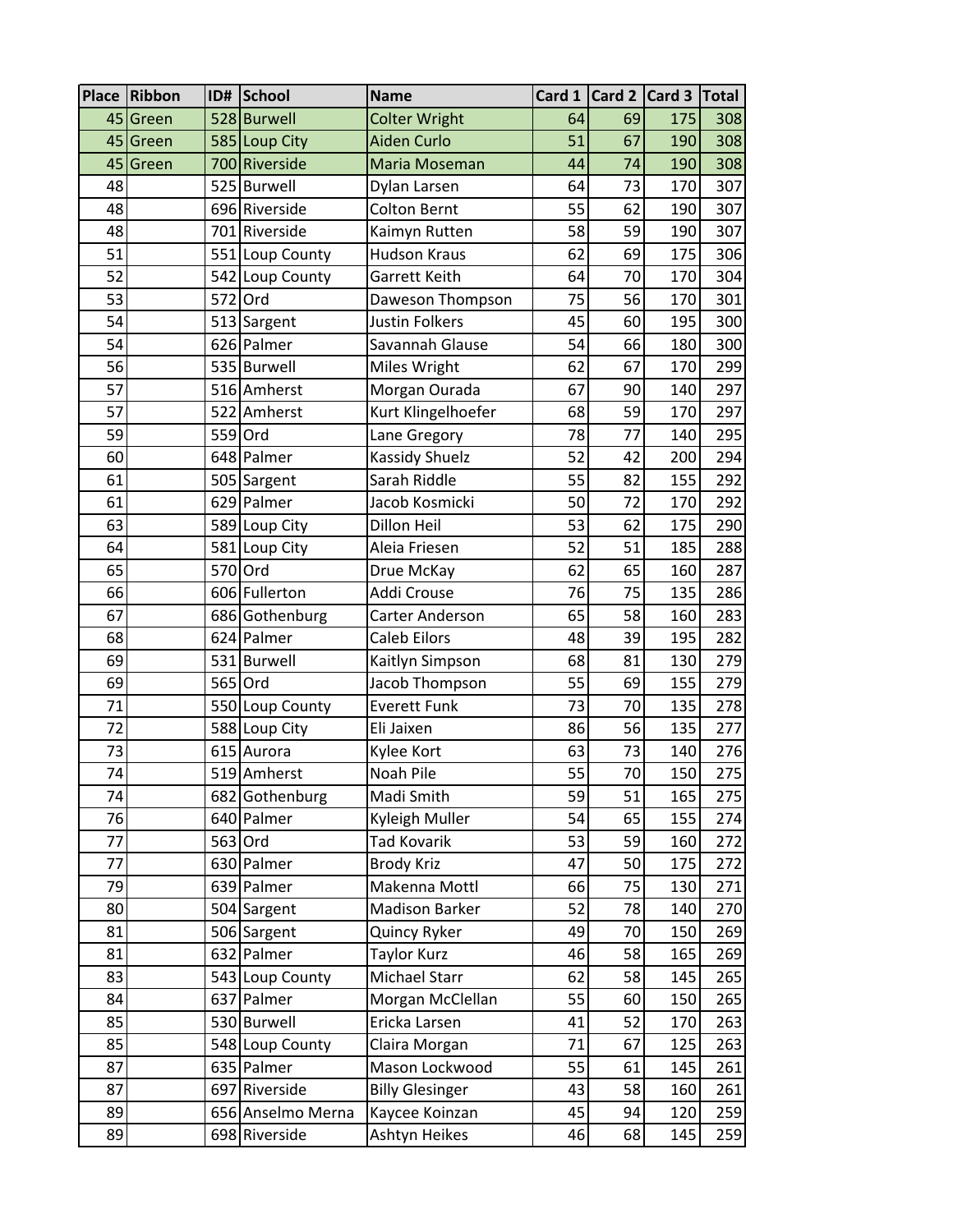| Place      | Ribbon | ID# School                   | <b>Name</b>                |          | Card 1 $\vert$ Card 2 $\vert$ Card 3 |            | Total      |
|------------|--------|------------------------------|----------------------------|----------|--------------------------------------|------------|------------|
| 91         |        | 515 Amherst                  | Wyatt Anderson             | 68       | 74                                   | 115        | 257        |
| 92         |        | 634 Palmer                   | Lucie Lautenschlager       | 59       | 57                                   | 140        | 256        |
| 92         |        | 699 Riverside                | Marissa Langer             | 49       | 72                                   | 135        | 256        |
| 94         |        | 526 Burwell                  | <b>Austin Mayfield</b>     | 38       | 59                                   | 155        | 252        |
| 95         |        | 706 Riverside                | <b>Avy Gutierrez</b>       | 47       | 59                                   | 145        | 251        |
| 96         |        | 538 Loup County              | Gracie Conrad              | 54       | 57                                   | 135        | 246        |
| 97         |        | 580 Loup City                | Dalton Lewandowski         | 66       | 73                                   | 105        | 244        |
| 97         |        | 694 Arcadia                  | <b>Emeline Braithwaite</b> | 54       | 50                                   | 140        | 244        |
| 97         |        | 708 Riverside                | Sadie Schilousky           | 30       | 64                                   | 150        | 244        |
| 97         |        | 713 Fullerton                | Megan Toaghty              | 54       | 70                                   | 120        | 244        |
| 101        |        | 509 Sargent                  | Aaron Glendy               | 45       | 63                                   | 135        | 243        |
| 102        |        | 508 Sargent                  | Ryan McBride               | 45       | 56                                   | 140        | 241        |
| 103        |        | 612 Aurora                   | Dylan Hunt                 | 53       | 57                                   | 130        | 240        |
| 103        |        | 621 Palmer                   | Ashlyn Donscheski          | 61       | 64                                   | 115        | 240        |
| 105        |        | 595 Loup City                | Logan Spotanski            | 36       | 38                                   | 165        | 239        |
| 106        |        | 512 Sargent                  | Miranda Olson              | 46       | 56                                   | 135        | 237        |
| 107        |        | 620 Palmer                   | Zane Brumbaugh             | 27       | 47                                   | 160        | 234        |
| 108        |        | 552 Loup County              | Ella Switzer               | 52       | 56                                   | 125        | 233        |
| 108        |        | 641 Palmer                   | <b>Brady Myers</b>         | 47       | 46                                   | 140        | 233        |
| 110        |        | 675 Broken Bow               | Keelyn Shea                | 57       | 60                                   | 115        | 232        |
| 111        |        | 707 Riverside                | Justin Ray                 | 35       | 104                                  | 90         | 229        |
| 112        |        | 703 Riverside                | Nicholas Berger            | 43       | 34                                   | 150        | 227        |
| 113        |        | 597 Loup City                | <b>Emily Peters</b>        | 37       | 44                                   | 145        | 226        |
| 113<br>115 |        | 695 Arcadia<br>609 Fullerton | Kelbi Martin               | 50       | 56<br>51                             | 120        | 226        |
| 115        |        | 676 Broken Bow               | Peyton Thomas              | 43<br>43 | 46                                   | 130<br>135 | 224<br>224 |
| 115        |        | 680 Gothenburg               | <b>Gaby Staples</b>        | 69       | 65                                   | 90         | 224        |
| 118        |        | 510 Sargent                  | Ty Kreis<br>Regan Mauler   | 53       | 70                                   | 100        | 223        |
| 118        |        | 666 Broken Bow               | AnnaBeth Fama              | 57       | 66                                   | 100        | 223        |
| 120        |        | 599 Fullerton                | Keila Dubas                | 68       | 63                                   | 90         | 221        |
| 120        |        | 638 Palmer                   | Lane Mottl                 | 66       | 55                                   | 100        | 221        |
| 122        |        | 645 Palmer                   | Chloe Scheer               | 60       | 55                                   | 105        | 220        |
| 122        |        | 712 Riverside                | Dane Schalk                | 45       | 45                                   | 130        | 220        |
| 124        |        | 607 Fullerton                | Damien Lee                 | 53       | 65                                   | 100        | 218        |
| 125        |        | 579 Loup City                | Haymeson Gappa             | 57       | 40                                   | 120        | 217        |
| 125        |        | 603 Fullerton                | Roe Patton                 | 59       | 48                                   | 110        | 217        |
| 127        |        | 532 Burwell                  | Kalli Joy                  | 38       | 63                                   | 115        | 216        |
| 127        |        | 687 Gothenburg               | Cole Atkinson              | 47       | 49                                   | 120        | 216        |
| 129        |        | 517 Amherst                  | Kale Taubenheim            | 54       | 56                                   | 100        | 210        |
| 129        |        | 614 Aurora                   | Ayeanna Smith              | 56       | 69                                   | 85         | 210        |
| 131        |        | 590 Loup City                | Will Krolikowski           | 50       | 47                                   | 110        | 207        |
| 131        |        | 596 Loup City                | Kole Goc                   | 43       | 44                                   | 120        | 207        |
| 131        |        | 681 Gothenburg               | Nate Sager                 | 54       | 53                                   | 100        | 207        |
| 131        |        | 684 Gothenburg               | Clayton Wilson             | 48       | 39                                   | 120        | 207        |
| 135        |        | 593 Loup City                | Morgan Rademacher          | 28       | 44                                   | 130        | 202        |
| 136        |        | 631 Palmer                   | Kane Kucera                | 39       | 54                                   | 105        | 198        |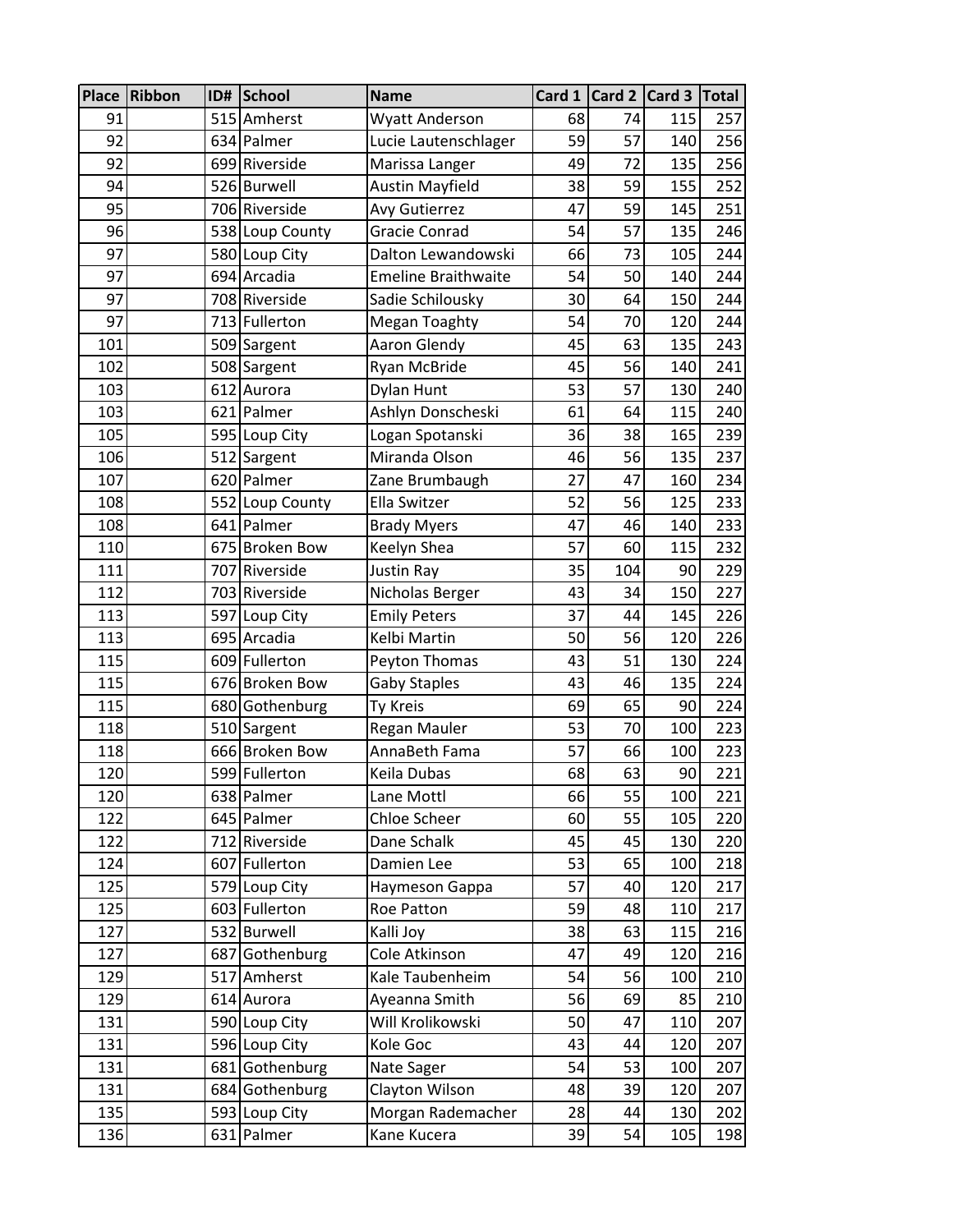|     | Place Ribbon | ID# School        | <b>Name</b>             |    |     | Card 1   Card 2   Card 3   Total |     |
|-----|--------------|-------------------|-------------------------|----|-----|----------------------------------|-----|
| 136 |              | 702 Riverside     | Luke Schmeits           | 35 | 48  | 115                              | 198 |
| 138 |              | 691 Arcadia       | Cami Hansen             | 39 | 61  | 95                               | 195 |
| 139 |              | 663 Broken Bow    | Madlyn Diederichs       | 50 | 49  | 95                               | 194 |
| 139 |              | 671 Broken Bow    | Janae Marten            | 45 | 49  | 100                              | 194 |
| 141 |              | 618 Palmer        | Levi Bader              | 32 | 39  | 120                              | 191 |
| 142 |              | 660 Broken Bow    | Kinley Baxter           | 41 | 57  | 90                               | 188 |
| 143 |              | 683 Gothenburg    | Kellen Strauser         | 69 | 48  | 70                               | 187 |
| 144 |              | 622 Palmer        | <b>Emmerson Earl</b>    | 45 | 49  | 90                               | 184 |
| 144 |              | 669 Broken Bow    | Christian Hurt          | 43 | 41  | 100                              | 184 |
| 146 |              | 598 Loup County   | Garek Gruber            | 30 | 33  | 120                              | 183 |
| 147 |              | 616 Aurora        | Matthew Luddington      | 40 | 41  | 100                              | 181 |
| 147 |              | 627 Palmer        | Kylee Hicken            | 39 | 47  | 95                               | 181 |
| 147 |              | 673 Broken Bow    | Ava Page                | 36 | 40  | 105                              | 181 |
| 150 |              | 578 Loup City     | Logan Coffin            | 36 | 53  | 90                               | 179 |
| 151 |              | 617 Aurora        | Damian Stanley          | 38 | 65  | 75                               | 178 |
| 152 |              | 591 Loup City     | Michael Kusek           | 29 | 28  | 120                              | 177 |
| 153 |              | 668 Broken Bow    | Elizabeth Holcomb       | 44 | 47  | 85                               | 176 |
| 154 |              | 592 Loup City     | Gavin Shriner           | 34 | 44  | 95                               | 173 |
| 155 |              | 678 Broken Bow    | Cal Wells               | 43 | 44  | 85                               | 172 |
| 156 |              | 657 Anselmo Merna | Sadie Strewart          | 35 | 31  | 105                              | 171 |
| 157 |              | 653 Anselmo Merna | <b>Halsey Baxter</b>    | 22 | 47  | 100                              | 169 |
| 158 |              | 587 Loup City     | Ryan Kaslon             | 36 | 26  | 105                              | 167 |
| 159 |              | 689 Gothenburg    | <b>Morton Oberg</b>     | 24 | 36  | 105                              | 165 |
| 160 |              | 582 Loup City     | <b>Trinity Weekley</b>  | 59 | 50  | 55                               | 164 |
| 161 |              | 583 Loup City     | James McCorville        | 22 | 29  | 110                              | 161 |
| 162 |              | 553 Loup County   | Karyme Estrada          | 34 | 18  | 105                              | 157 |
| 162 |              | 670 Broken Bow    | <b>Braxtton Johnson</b> | 45 | 52  | 60                               | 157 |
| 164 |              | 667 Broken Bow    | <b>Jesus Flores</b>     | 21 | 30  | 105                              | 156 |
| 165 |              | 586 Loup City     | <b>Taylor Sikes</b>     | 42 | 26  | 85                               | 153 |
| 166 |              | 662 Broken Bow    | Jay Bumgarner           | 0  | 132 | 20                               | 152 |
| 167 |              | 613 Aurora        | Kim Evans               | 57 | 78  | 15                               | 150 |
| 168 |              | 594 Loup City     | Tayler Obermiller       | 26 | 31  | 90                               | 147 |
| 169 |              | 659 Anselmo Merna | Mackenzie Burnett       | 37 | 34  | 75                               | 146 |
| 170 |              | 546 Loup County   | Lexi Starr              | 21 | 39  | 85                               | 145 |
| 171 |              | 651 Palmer        | Ariana Whitefoot        | 41 | 53  | 45                               | 139 |
| 172 |              | 677 Broken Bow    | Avery Svoboda           | 32 | 43  | 60                               | 135 |
| 173 |              | 664 Broken Bow    | <b>Brandon Evans</b>    | 28 | 49  | 55                               | 132 |
| 174 |              | 705 Riverside     | AJ Fox                  | 18 | 44  | 65                               | 127 |
| 175 |              | 665 Broken Bow    | Kacee Evans             | 31 | 46  | 40                               | 117 |
| 176 |              | 633 Palmer        | Joey Lane               | 8  | 5   | 100                              | 113 |
| 177 |              | 674 Broken Bow    | Anna Russell            | 35 | 39  | 35                               | 109 |
| 178 |              | 514 Sargent       | Grant Lamb              | 33 | 22  | 50                               | 105 |
| 178 |              | 647 Palmer        | <b>Grace Stromberg</b>  | 36 | 34  | 35                               | 105 |
| 180 |              | 654 Anselmo Merna | Clayton Hazen           | 22 | 29  | 45                               | 96  |
| 181 |              | 623 Palmer        | Izayiah Eckstrom        | 8  | 11  | 55                               | 74  |